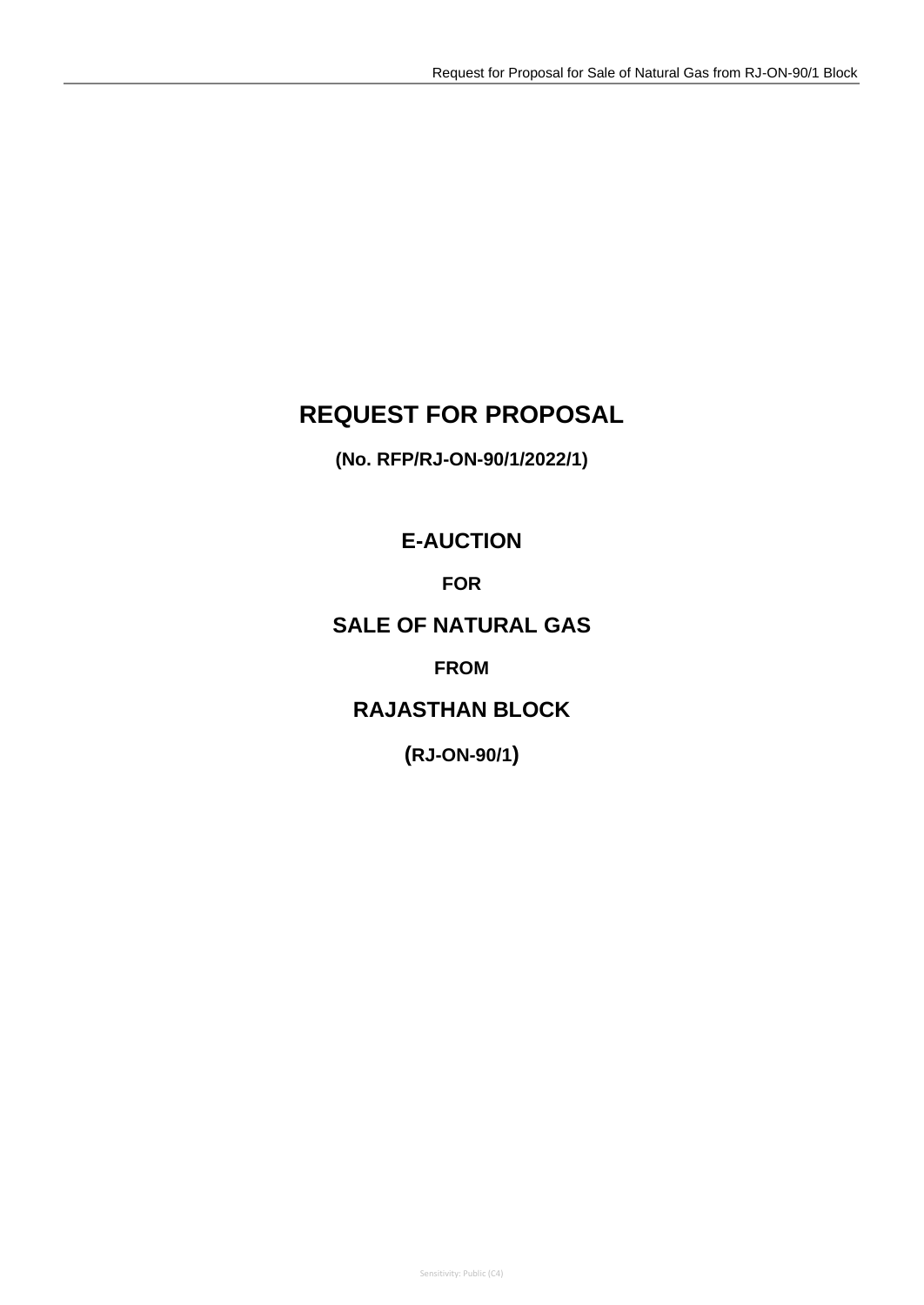# **Contents**

| 1 <sub>1</sub> |     |  |  |
|----------------|-----|--|--|
|                | 1.1 |  |  |
|                | 1.2 |  |  |
|                | 1.3 |  |  |
| 2.             |     |  |  |
| 3.             |     |  |  |
|                | 3.1 |  |  |
|                | 3.2 |  |  |
|                | 3.3 |  |  |
| $\mathbf{4}$   |     |  |  |
|                | 4.1 |  |  |
|                | 4.2 |  |  |
| 5.             |     |  |  |
| 6.             |     |  |  |
| 7 <sub>1</sub> |     |  |  |
| 8.             |     |  |  |

 $\ensuremath{\mathsf{1}}$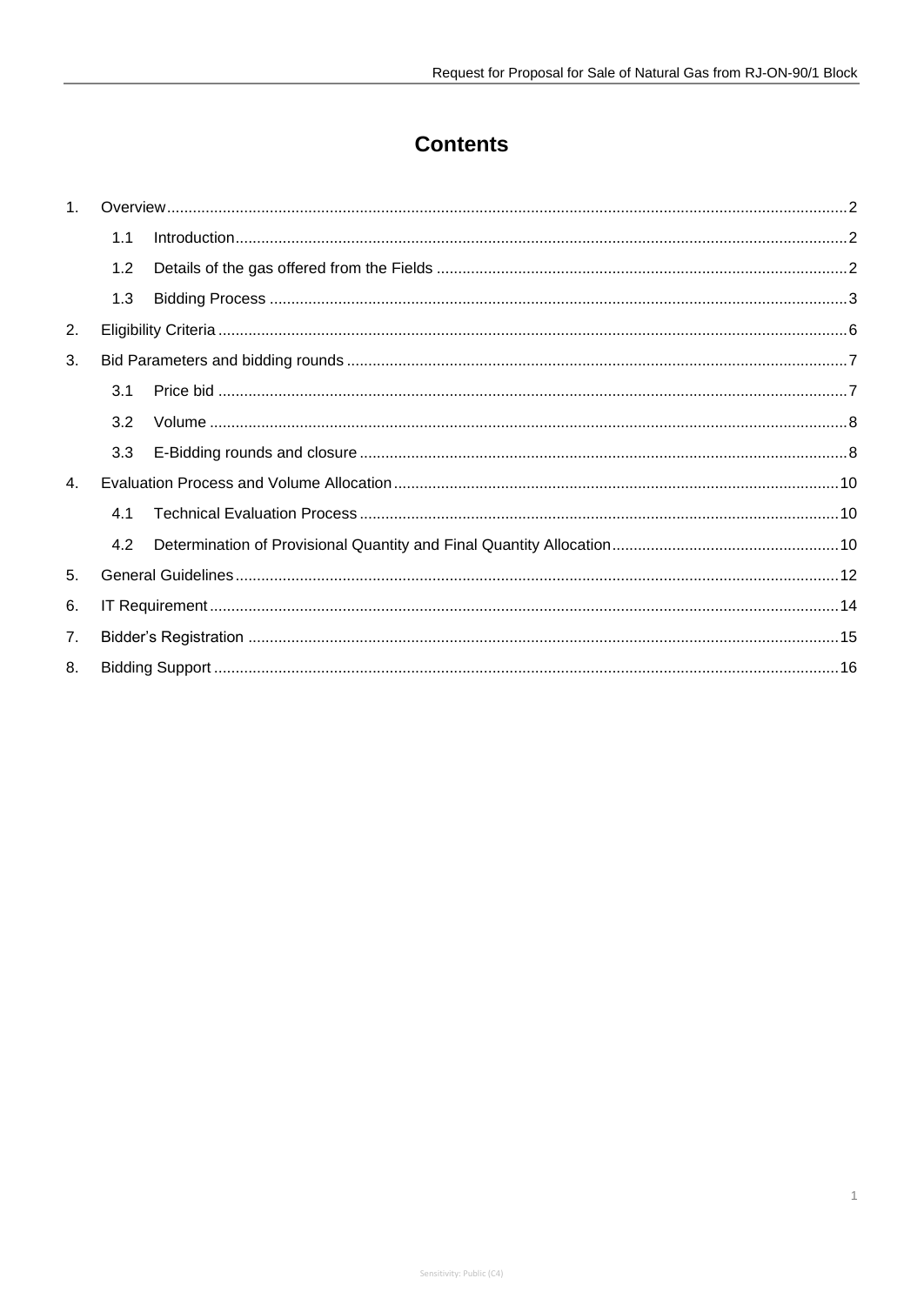## **Section A – E-auction details**

# <span id="page-2-0"></span>**1. Overview**

## <span id="page-2-1"></span>**1.1 Introduction**

- 1. Vedanta Limited ("Vedanta") is the operator for RJ-ON-90/1 Block ("RJ Block") located in the Barmer district of the state of Rajasthan, India. The RJ-Block was awarded by the Government of India ("GOI") in 1995 under a Production Sharing Contract ("RJ PSC") and is currently held by a joint venture consisting of the Oil & Natural Gas Corporation Limited ("ONGC"), Vedanta Limited and Cairn Energy Hydrocarbons Limited ("CEHL") (together with Vedanta called the "Sellers").
- 2. Vedanta Limited has developed Raageshwari Gas Terminal ("RGT") to process and evacuate natural gas produced from RJ Block at Barmer. RGT is connected by Barmer-Pali pipeline of GSPL India Gasnet Limited ("GIGL") to GSPL's high pressure Gujarat grid which is further well connected to the National gas grid.In line with the "Natural Gas Marketing Reforms" notification published by Ministry of Petroleum and Natural Gas (MoPNG) on 15<sup>th</sup> October 2020 and detailed guidelines issued on 03<sup>rd</sup> December 2020 as "Discovery of Market Price for Domestically Produced Natural Gas through ebidding notification ("**Ministry Notifications**"), Vedanta on behalf of the Sellers has issued a Notice Inviting Offer dated 21st April 2022 and invited offers from interested companies (each, a "**Bidder**" and collectively, the "**Bidders**") to offtake all or a portion of 0.10 MMSCMD of gas available for sale ("**Sale gas**") from the Gas Field, RJ Block in accordance with the terms and conditions of this RFP and the Gas Sale Agreement (the "**GSA**").
- 3. Vedanta has appointed Mjunction Services Limited as an independent agency (e-Auction agency) empaneled by Directorate General of Hydrocarbons (DGH), to conduct bidding process for sale of gas through an online web based electronic bidding portal which is available at [https://eps.buyjunction.in/gasbidding](https://eps.buyjunction.in/gasbidding/) (the "**E-Portal**") (Refer Section B). This link for E-Portal has been webhosted on the websites of DGH as well.

## <span id="page-2-2"></span>**1.2 Details of the gas offered from the Fields**

Details of Gas offered from the field is as follows:

| S. N | <b>Parameter</b>                    | <b>Particulars</b>                                                                                                            |
|------|-------------------------------------|-------------------------------------------------------------------------------------------------------------------------------|
| 1.   | Name of the Contract Area           | RJ-ON-90/1                                                                                                                    |
| 2.   | Delivery Point                      | Outlet flange of the Raageshwari Gas Terminal of the RJ-<br>ON-90/1 Block, Barmer, Rajasthan                                  |
| 4.   | Sales Gas Quantity offered (MMSCMD) | 0.10                                                                                                                          |
| 5    | <b>Start Date</b>                   | 0600 hours of following day from the date of signing of the<br>GSA, however in no event later than 01 <sup>st</sup> June 2022 |
| 6    | Duration of Gas offered             | Start Date to 31 <sup>st</sup> May 2023                                                                                       |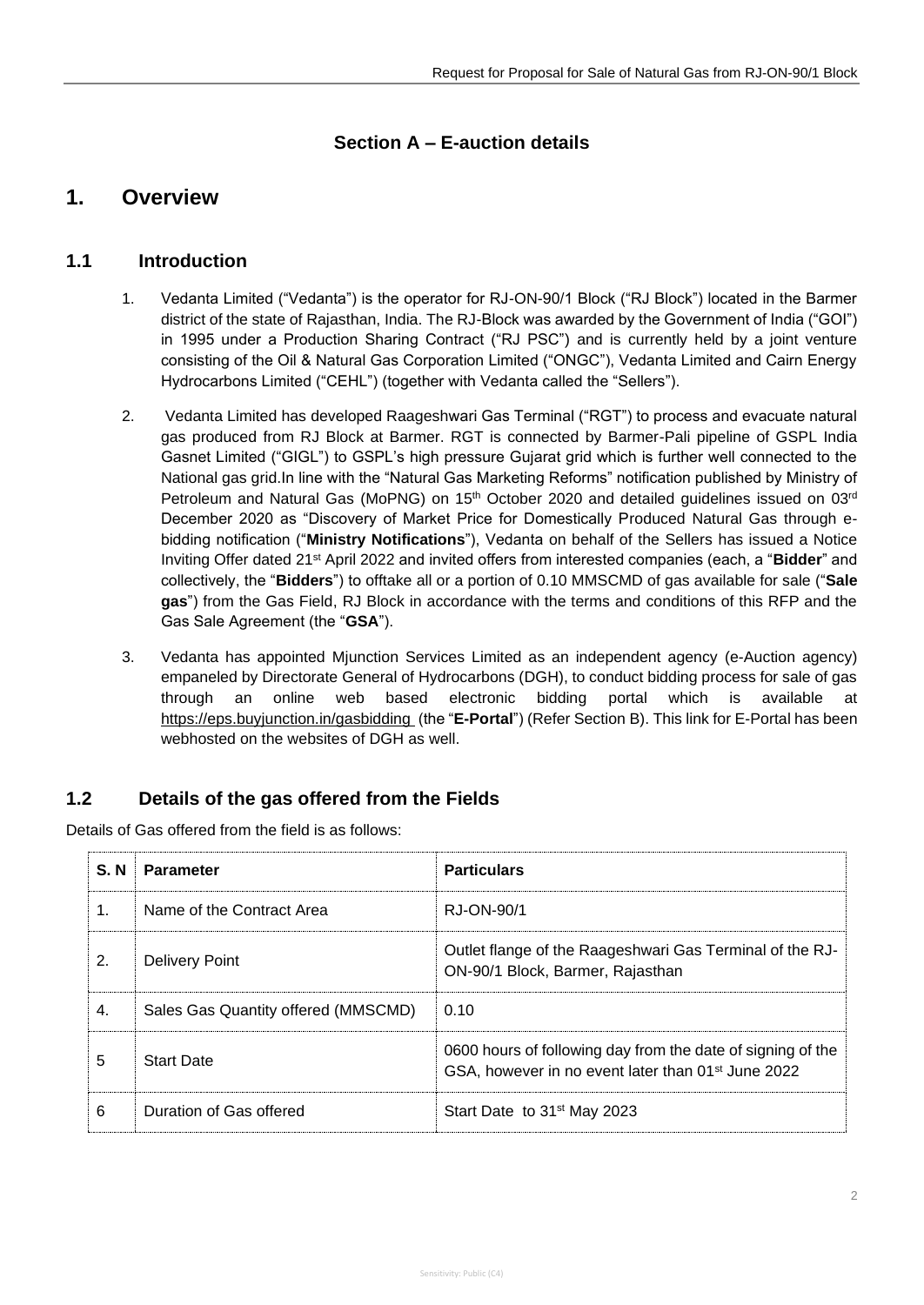| 6.  | Typical Gross Calorific Value (Kcal/SCM)                             | ~10.500                               |
|-----|----------------------------------------------------------------------|---------------------------------------|
| 8.  | Pricing formula (USD/MMBtu)                                          | As per section 3.1 of the RFP         |
| 9   | URL for registration and document upload<br>for Technical evaluation | https://eps.buyjunction.in/gasbidding |
| 10. | Queries                                                              | cairngasbidding@mjunction.in          |

## <span id="page-3-0"></span>**1.3 Bidding Process**

The overall bidding process will be conducted in two phases – (i) pre-qualification phase and (ii) e-auction / competitive bidding phase. The detailed activities in these two phases have been outlined below:

### 1.3.1 **Phase 1 – Pre-qualification**

- 1. **Publishing of bidding documents:** To apprise potential Bidders of the auction process and key terms of the agreement, the bid documents such as the RFP (Request for Proposal) and GSA (Gas Sale Agreement), etc. would be made available on landing page of the e-portal. The Bidders would be able to download these documents without registering on the platform. Additionally, the NIO (Notice Inviting Offer) capturing the URL of the e-portal would be published by the Sellers in the Newspapers.
- 2. **Submission of Bidders' queries:** Bidders would be able to send their queries to the designated email address (cairngasbidding@mjunction.in) before registering on the portal. While sending the pre-bid queries, Bidder shall be required to mention the reference number of this Request for Proposal However, post registration on the portal, the bidders would also be able to upload their queries on the portal. The Sellers would issue clarification to all the queries received and the same would be hosted on the e-portal.
- 3. **Pre-bid meeting**: The Sellers may organize a pre-bid meeting on a date specified in Clause [1.3.4](#page-5-0) of this RFP. The pre-bid meeting would an interactive session and provide Bidder's opportunity to seek further clarifications and understand the process better. The Pre-bid meeting would be open to all the interested Bidders. The Bidders willing to participate in the pre-bid meeting would be required to nominate a maximum of two representatives from their organization to take part in the meeting. Bidders would be required to use their official email address to share the name, email address and phone number of the nominated person(s) to the designated email address [\(cairngasbidding@mjunction.in\)](mailto:cairngasbidding@mjunction.in).
- 4. **Registration and DSC mapping:** The portal will be available for registration from the date of Publishing of the NIO as specified in Clause [1.3.4](#page-5-0) of this RFP. Every Bidder would be required to fill a small registration form and will have to enter his/her name, designation, contact number, organization name, gas consumption facility name & address, and other required details. Then they will attach a valid Class III Digital Signature Certificate (DSC) issued in the name of authorized person of the bidding organization. The DSC should be issued on the email address of the authorized person and same should be used for registering on the platform.
- 5. **Document for Technical Evaluation:** Each Bidder shall be required to upload duly signed/attested scanned copies of the following documents on the e-Tendering Portal before date specified in Clause [1.3.4](#page-5-0) of this RFP including: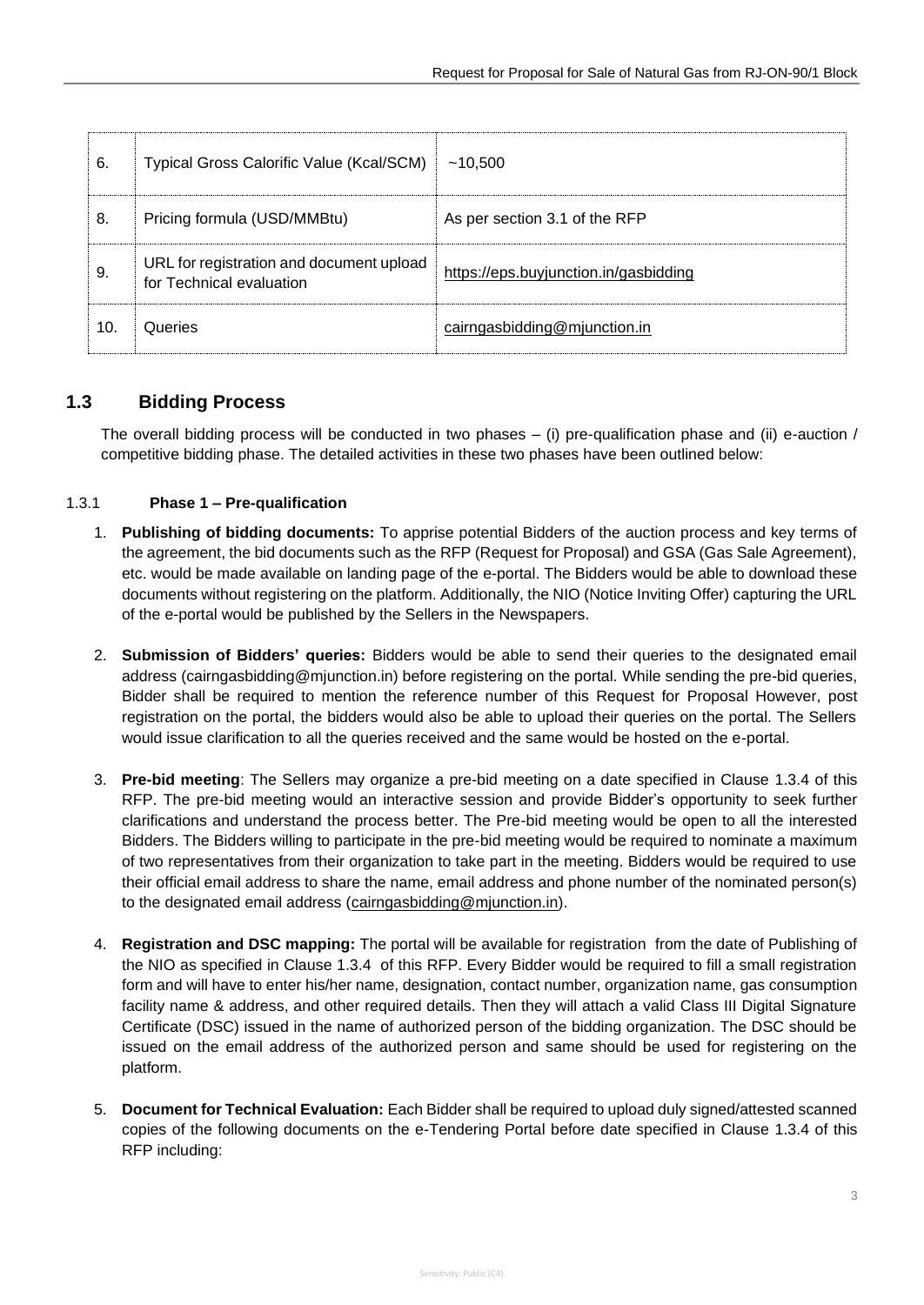- A. Registration/ incorporation certificate for companies, LLPs and Co-operative societies or Partnership Deed duly registered with relevant authorities in case of partnership firms
- B. Bidder to submit Standalone Financial statements of past 3 years (Latest audited financial statement should not be older than 12 months from the bid closing/un-priced bid opening date). In case the bidding entity is a newly formed company, it can submit financial statements for the periods for which audit has been concluded or of its parent company subject to an undertaking from the parent company to the effect that it supports the bid and authorizes the bidder to use its financials.
- C. PAN and VAT/CST/GST (as applicable) certificate
- D. Security Deposit (Please refer Section C Form C4) along with the delivery report of the SFMS Confirmation
- E. Certified copy of Power of Attorney / Board Resolution in the name of the authorized representative of the Bidder highlighting power for signing the GSA
- F. Signed GSA & RFP and any addendums / corrigendum thereto
- G. Documents supporting Bidder's appointment as CGD / self-declaration from aggregators
- H. Signed declaration Section C Form C1, C2 and/or C3, C5 (if required) and C6
- I. Register of directors, shareholders of the company
- 6. **Security Deposit:** Each Bidder who is interested in participating in the e-Bidding is required to provide a Security Deposit in the form of a Bank Guarantee ("BG") for INR 50 Lakhs as specified in Form C4. The BG provided prior to the bidding (the "Security Deposit") shall be valid up to June 30, 2022 (plus a claim period of 60 days) and to be provided in favor of Vedanta Limited.

The BG towards the above Security Deposit shall be provided by the Bidders from a bank included in the list provided in Form C4 of RFP. The Bidders are required to submit the Security Deposit in the form of BG only and as per the format provided in Form C4 of this RFP.

Additionally, Bidder is required to send the original BG along with the copy of SFMS confirmation to Vedanta's office before the last date as indicated in Clause 1.3.4:

Addressed to: Head – Gas Marketing Vedanta Limited (Cairn Oil & Gas), ASF Tower A, 362-363, Jwala Mill Rd, Phase IV, Udyog Vihar, Sector 18, Gurugram – 122016.

The Security Deposit for the Bidders with unsuccessful bids or Bidders who did not participate in the e-Bidding shall be returned within fifteen (15) Working Days after the e-Bidding is over.

The Security Deposit submitted by the Buyer will be liable for forfeiture in case, Buyer fails to execute the GSA in accordance with the terms of this RFP and/or fails to issue the payment security bank guarantee as required under the terms of the GSA.

7. **Notification to eligible Bidders by the e-auction agency:** After the evaluation of the documents, the eauction agency shall, by email, inform all eligible Bidders of their advancement to next phase of the bidding process with auction URL on the date specified in Clause [1.3.4](#page-5-0) of this RFP.

#### 1.3.2 **Phase 2 - Competitive Bidding**

1. **Mock-run on competitive e-bidding:** Prior to the e-Bidding Date, the e-auction agency shall organize a mock run of e-Bidding Process to help Bidders familiarize themselves with the features of the E-Portal. Such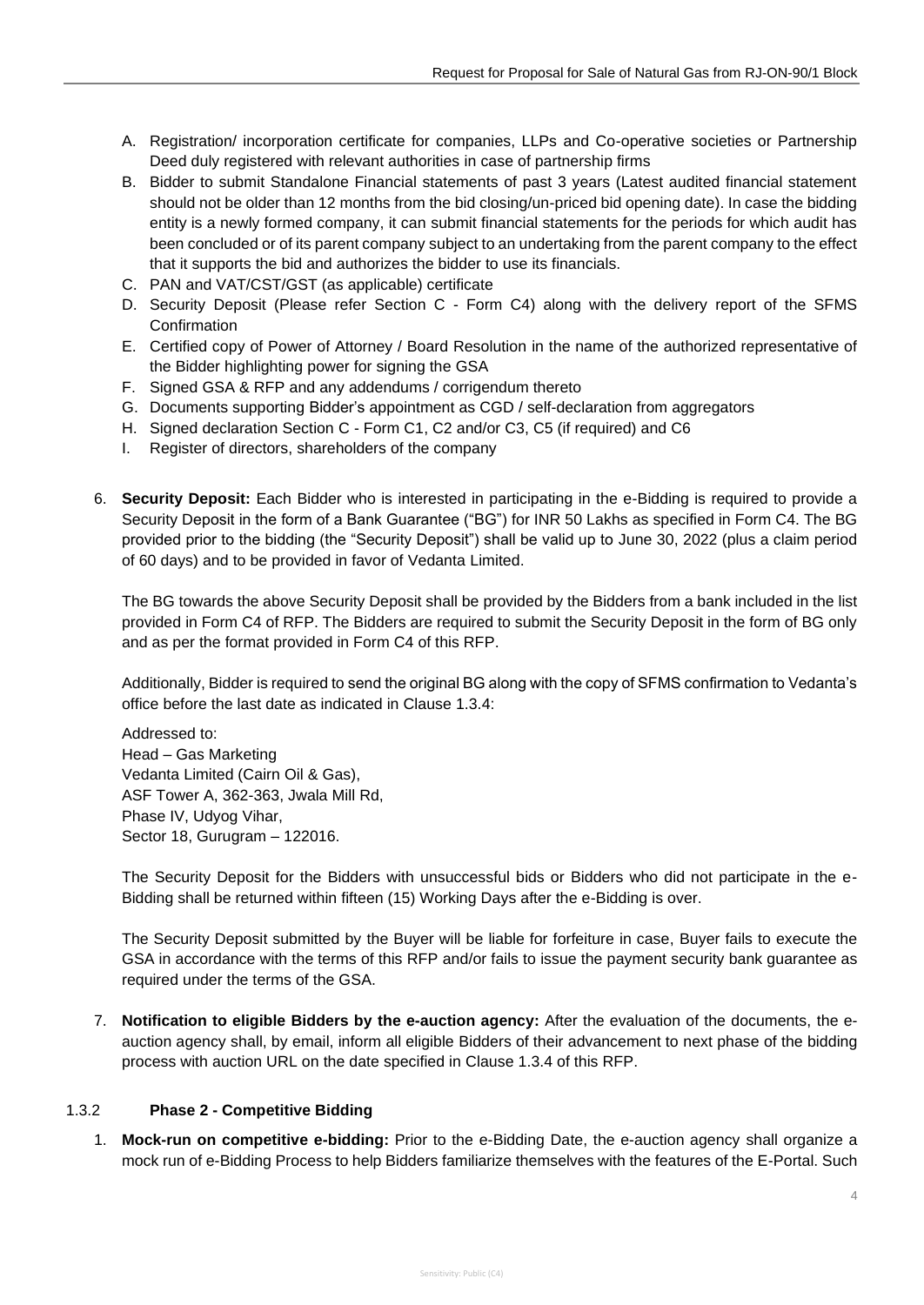mock run shall be held on a predetermined date as specified in Clause [1.3.4](#page-5-0) of this RFP. The e-auction agency shall notify the requisite details for the mock run to relevant Bidders via email. Bidder can either complete the training modules uploaded on the portal or can opt for offline training session.

- 2. **Competitive e-bidding:** The bidding will start at a date and time specified in Clause [1.3.4](#page-5-0) of this RFP. The bidding will be of 90 minutes with details of first bid and dynamic bidding as described in Clause 3.4.
- 1.3.3 After the end of the e-auction process, Sale Gas will be allocated to the identified Bidders ("Buyers") based on the allocation criteria and method outlined in Clause 4. The Buyers will be accordingly notified over their registered email IDs. Subsequent to this, each Buyer shall:
	- i. Execute GSA with the Sellers as per Section D for the gas volumes, duration and price allocated to the Buyer. (If any changes are made to the draft GSA during technical queries stage, a modified draft of GSA may be published on e-portal before the start of Phase 2. This final GSA published will be deemed agreed in its entirety by all Bidders and will be used for final signoffs)
	- ii. Make necessary transportation arrangements for offtake of Sales Gas from the Delivery Point to Buyer's facilities before the Start Date as indicated in the executed GSA.
- <span id="page-5-0"></span>1.3.4 The schedule for e-auction process has been given below:

|    | Sr. No. Activity                                                                                  | <b>Date</b>                                      |
|----|---------------------------------------------------------------------------------------------------|--------------------------------------------------|
| 1. | Publishing NIO, RFP, GSA                                                                          | 21th April 2022                                  |
| 2. | Last date for submission of technical queries                                                     | 27th April 2022                                  |
| 3. | Pre-bid meeting                                                                                   | 29th April 2022                                  |
| 4. | Last date for submission of documents under pre-qualification<br>process (Technical Bid Due Date) | 05th May 2022<br>(by 19:00 hours (IST))          |
| 5. | Last date for submission of original BG                                                           | 09 <sup>th</sup> May 2022                        |
| 6. | E-Auction training sessions                                                                       | 09th & 10th May 2022                             |
| 7. | Notification to technically qualified Bidders                                                     | 11 <sup>th</sup> May 2022                        |
| 8. | E-Auction date and time                                                                           | 12 <sup>th</sup> May 2022<br>(10:30 hours (IST)) |
| 9. | Signing of Gas Sales Agreement                                                                    | Within 7 days from auction<br>end date           |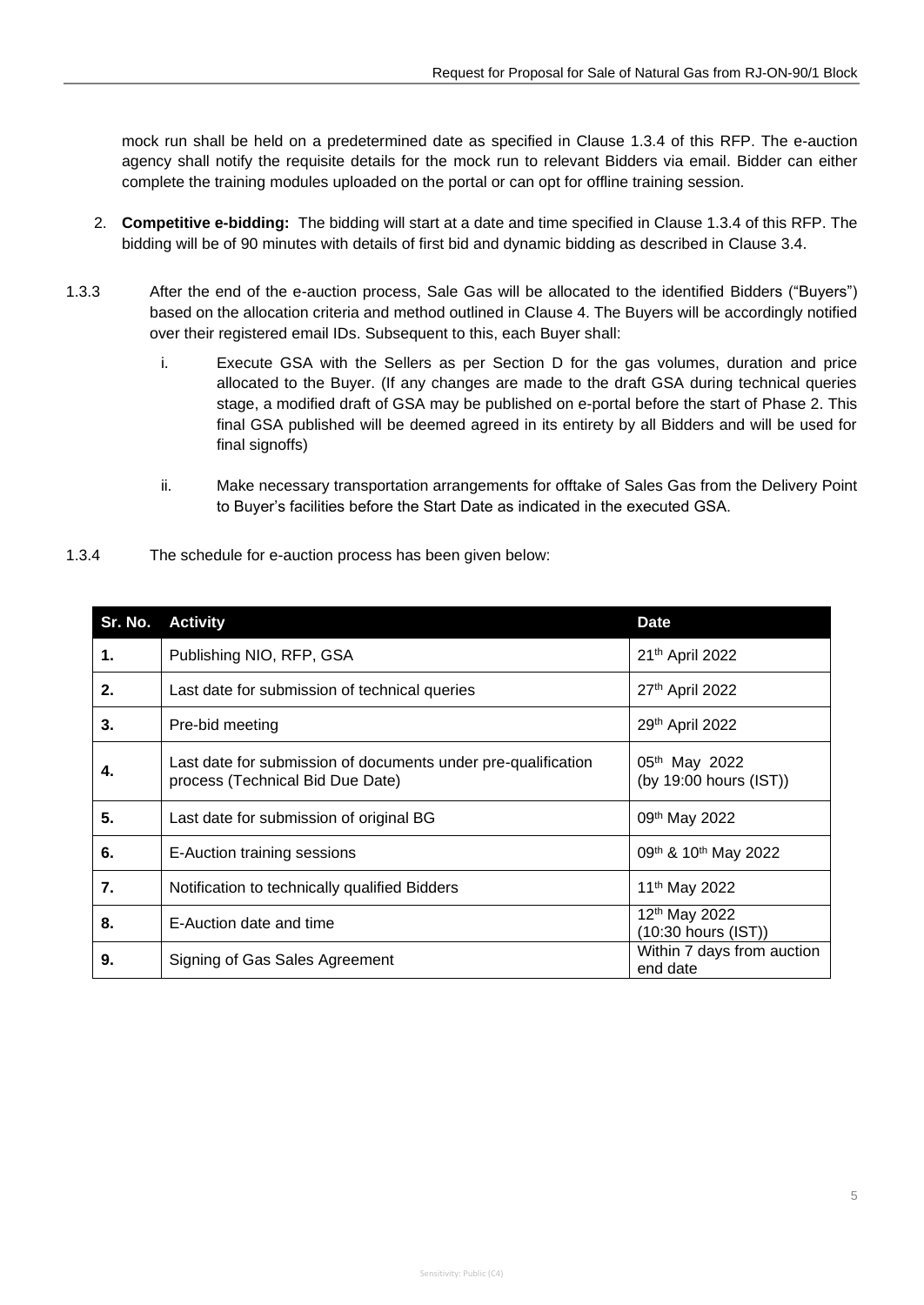# <span id="page-6-0"></span>**2. Eligibility Criteria**

Each Bidder shall be required to meet the following basic eligibility criteria in order to participate in the auction process:

- (i) be an entity registered under the Companies Act 1956 / Companies Act 2013 / Multi State Cooperative Societies Act, 2002 / Cooperative Societies Act of any State / Indian Partnership Act 1932 / Limited Liability partnership Act 2008;
- (ii) be ready to consume or offtake natural gas on the Start Date through connectivity with the national gas grid or through any of the following natural gas pipelines:
	- a. GIGL's Barmer Pali Palanpur, Mehsana Bhatinda pipeline or
	- b. GSPL's high pressure Gujarat grid; or
	- c. Any other pipeline providing connectivity (directly / indirectly) to the delivery point or abovementioned pipelines;
- (iii) be engaged in the business that involves either the consumption or the sale and purchase of natural gas;
- (iv) Average Gas Consumption/Marketed for FY22 should be more than 50,000 scm per day (to be ascertained from the Form C2 and/or C3 as submitted by the Bidder).

Bidders would be required to submit the documents as detailed in Clause 1.3.1 of this RFP adhering to the instructions laid out in this RFP.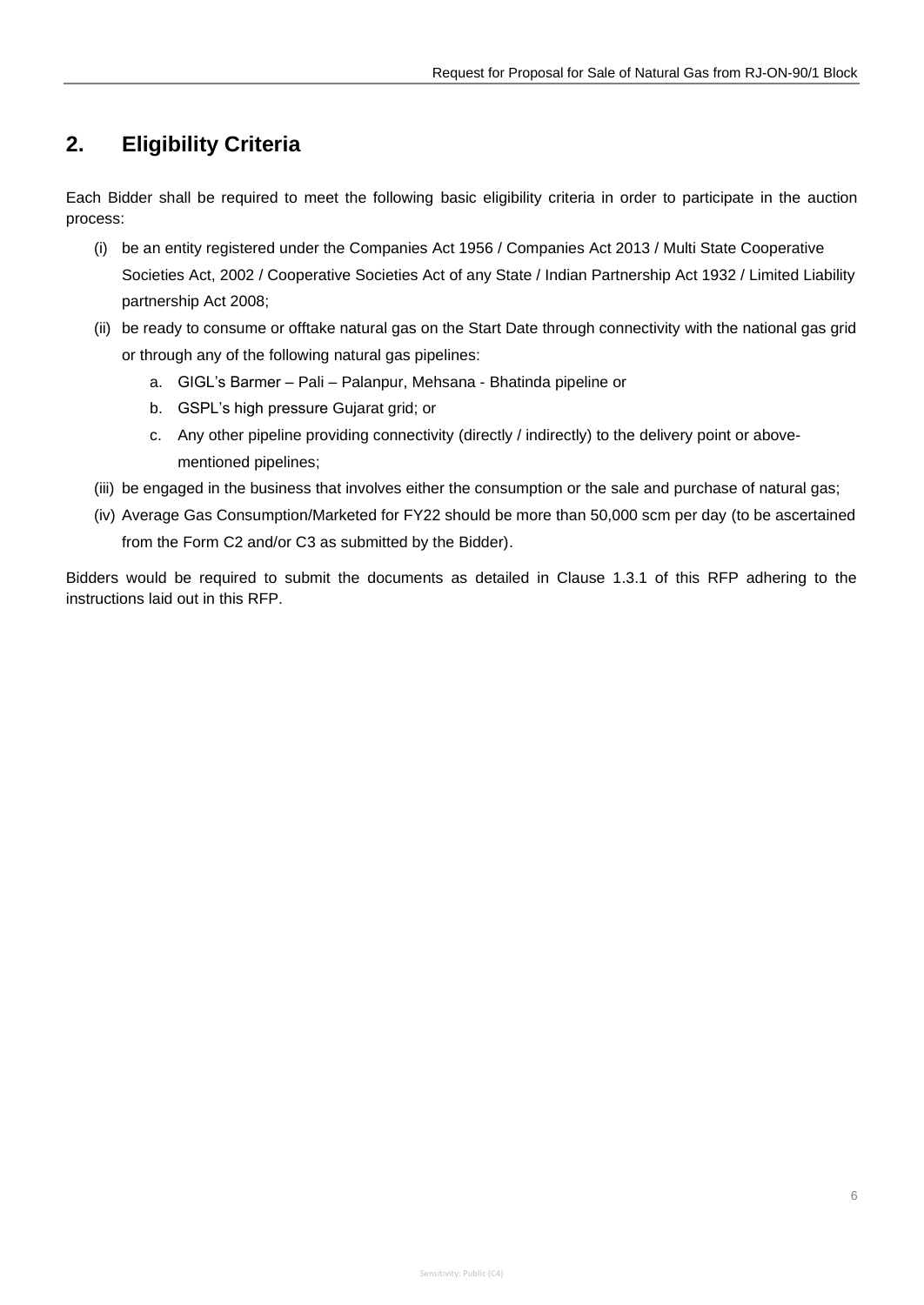# <span id="page-7-0"></span>**3. Bid Parameters and bidding rounds**

To participate in the e-Bidding Process, each Bidder shall be required to quote valid bids against the two parameters specified below. At all times during the e-Bidding Process, such bid quoted must be in compliance with the criteria set forth in this section.

(i) Price bid: Denoted as a variable 'P' as specified in Clause 3.1, that a Bidder would be required to quote in number.

<span id="page-7-1"></span>(ii) Volume: Quantum of gas volume that a Bidder would be ready to offtake as described in Clause 3.2.

## **3.1 Price bid**

Bidder shall be required to quote the variable denoted as '**P**' ('**Price bid**) pursuant to the Gas Price formula specified below. 'P' shall be quoted as a non-negative value, equal to or greater than Zero (0). There shall be a provision to enter 'P' up to **two decimal places.**

- (i) **Starting Price bid:** The starting price bid ("P") for the bidding process shall be Zero (0). Each bidder shall be required to enter bids that are higher than or equal to the starting price bid. Any bids lower than such starting price bid shall not be accepted by the system.
- (ii) **Ticker size for price bid:** Only upward increments of the price bid shall be allowed and it cannot be decreased. The minimum increment ticker size for the price bid shall be **0.10,** and the Bidder can only increase its previous price bid in multiples of the ticker size defined.
- (iii) **Price Formula:**
	- **A. Sales Gas Price** shall be on monthly basis in USD/ MMBTU (on GCV basis) rounded to 3 decimals and shall be calculated as lower of:
		- i. Platts  $ING$  WIM  $+ 1.0$
		- ii. 16.67% of Average Brent Price + P

where,

**"P**" shall be a non-negative premium to be quoted.

"**Platts LNG WIM**" for any month shall be equal to the value of DES West India up to three (3) decimal places published under the category "Previous month average" below the heading "Daily Cumulative Averages and Monthly Averages" [Platts Code AAWIC03] in United States Dollar ("USD") per MMBTU on GCV basis under the S&P Global Platts LNG Daily available for the last publication day of the month immediately preceding to the month during which Sales Gas shall be delivered. For example, the Platts LNG WIM for the month of December 2021 can be referred to in the Platts LNG Daily Report dated 30<sup>th</sup> November 2021 under "Previous month average";

"**Average Brent Price**" for any month shall be the arithmetic average up to three (3) decimal places of the mean values of the high and low assessments of the benchmark crude oil "Dated Brent" (Platts Code: PCAAS00) as published in "Platts Crude oil Marketwire" in United States Dollar ("USD") per barrel for each Day of the preceding month to the month during which Sales Gas shall be delivered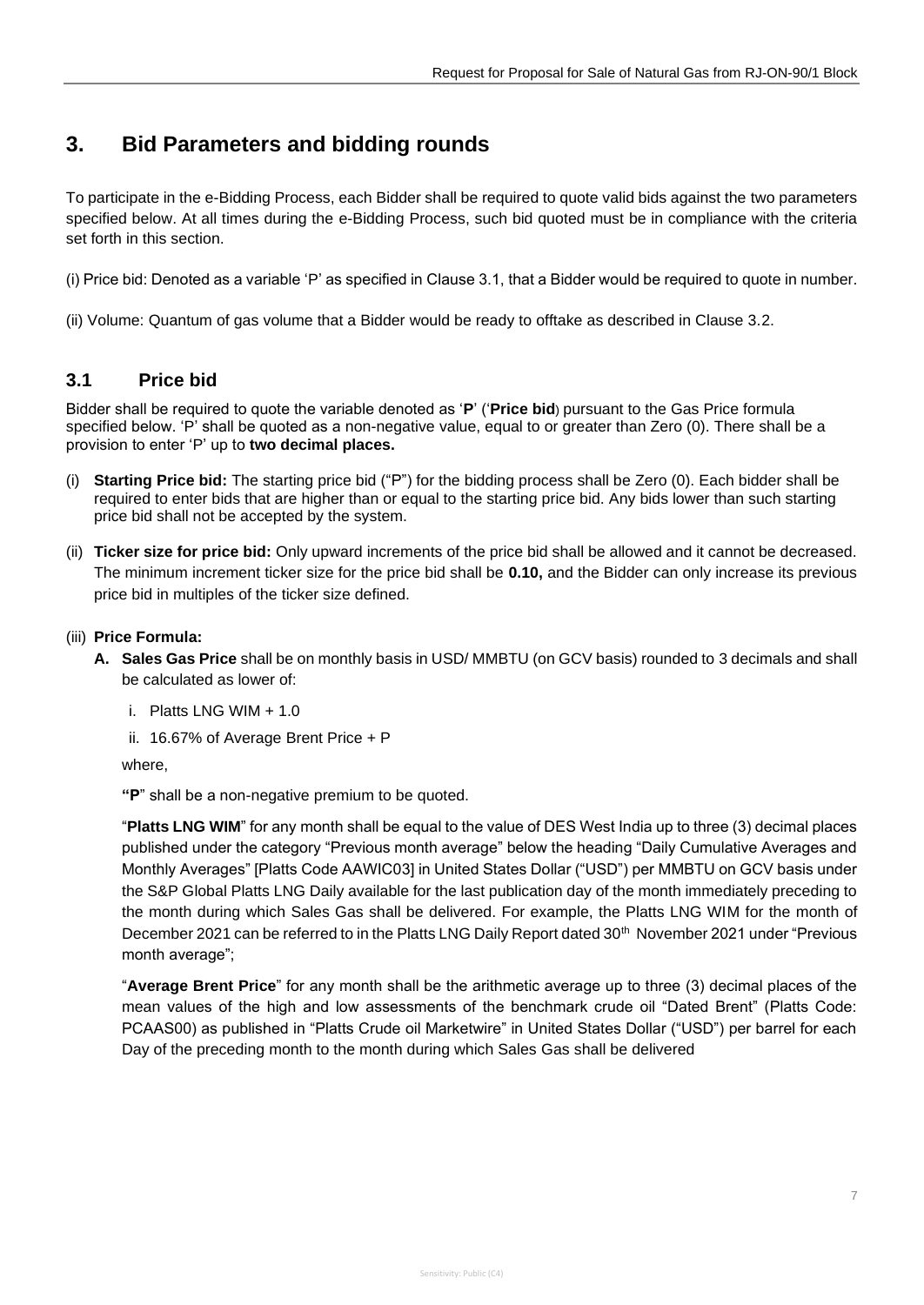**B.** Floor price as follows: Notwithstanding the value calculated in A, the Sales Gas Price for any month shall not be lower than

#### **APM + 1.0**

where,

"**APM**" shall mean gas price issued by the Petroleum Planning & Analysis Cell from time to time under the New Domestic Natural Gas Pricing Guidelines, 2014, issued by the Ministry of Petroleum & Natural Gas ("MoPNG"), Government of India, (Ref No.22013/27/2012-ONG D.V.) on 18th October 2014.

Any directive, instruction, order, clarifications etc. of the MoPNG / Government of India issued from time to time in respect of gas price shall be applicable and such gas price shall be payable by the Buyer for gas supplies under this Agreement. Any revision in gas price resulting from such directive, instruction, order, clarifications etc. shall be applicable from the date as specified therein, whether retrospective or prospective.

## <span id="page-8-0"></span>**3.2 Volume**

A Bidder shall be required to quote Volume bids that it would be ready to offtake. At all times, a Volume bid must comply with the following requirements:

- (i) **Total Volume put for auction:** A total volume of **0.10 MMSCMD** that would be made available for bidding by the Sellers;
- (ii) **Minimum Volume bid:** The minimum volume that a Bidder can bid for as starting volume is **10,000 SCMD**
- (iii) **Ticker size for volume bid increment / decrement:** The Bidders can increase/decrease their volume bid in multiples of the ticker size for volume bid. The ticker size of **10,000 SCMD** has been set for the volume bid;
- (iv) **Rule for Increment / Decrement**: The Volume bid can be increased/ decreased throughout the E-auction duration. However, any Increment / decrement to the volume bid shall be accompanied by a simultaneous increase in the price bid. Further any such decrement cannot be below the provisional allocation to the bidder. For more understanding on provisional allocation please refer to Clause 4.2.

In the E-portal, volume bids shall be quoted in SCMD. (1 MMSCMD = 10,00,000 SCMD)

## <span id="page-8-1"></span>**3.3 E-Bidding rounds and closure**

The key features associated with the e-Bidding Process are as follows:

- I. **E-Bidding Duration:** The total e-Bidding Process shall be for a period of **90 minutes** on the e-Bidding Date specified in Clause 1.3.4 of this RFP.
- II. **First Bid rule:** Each Bidder is required to submit quotes for all two parameters (i.e., Gas Price, Volume) during the **initial 45 minutes**. Only Bidders who have submitted at least one such valid bid (Valid bid means valid quotes for all three parameters) during this initial 45 minutes shall continue to participate in the remaining period of the e-auction process.
- III. **Dynamic bidding:** The entire bidding process will be dynamic and will be subject to extensions as per Clause 3.3. (iv) of this RFP.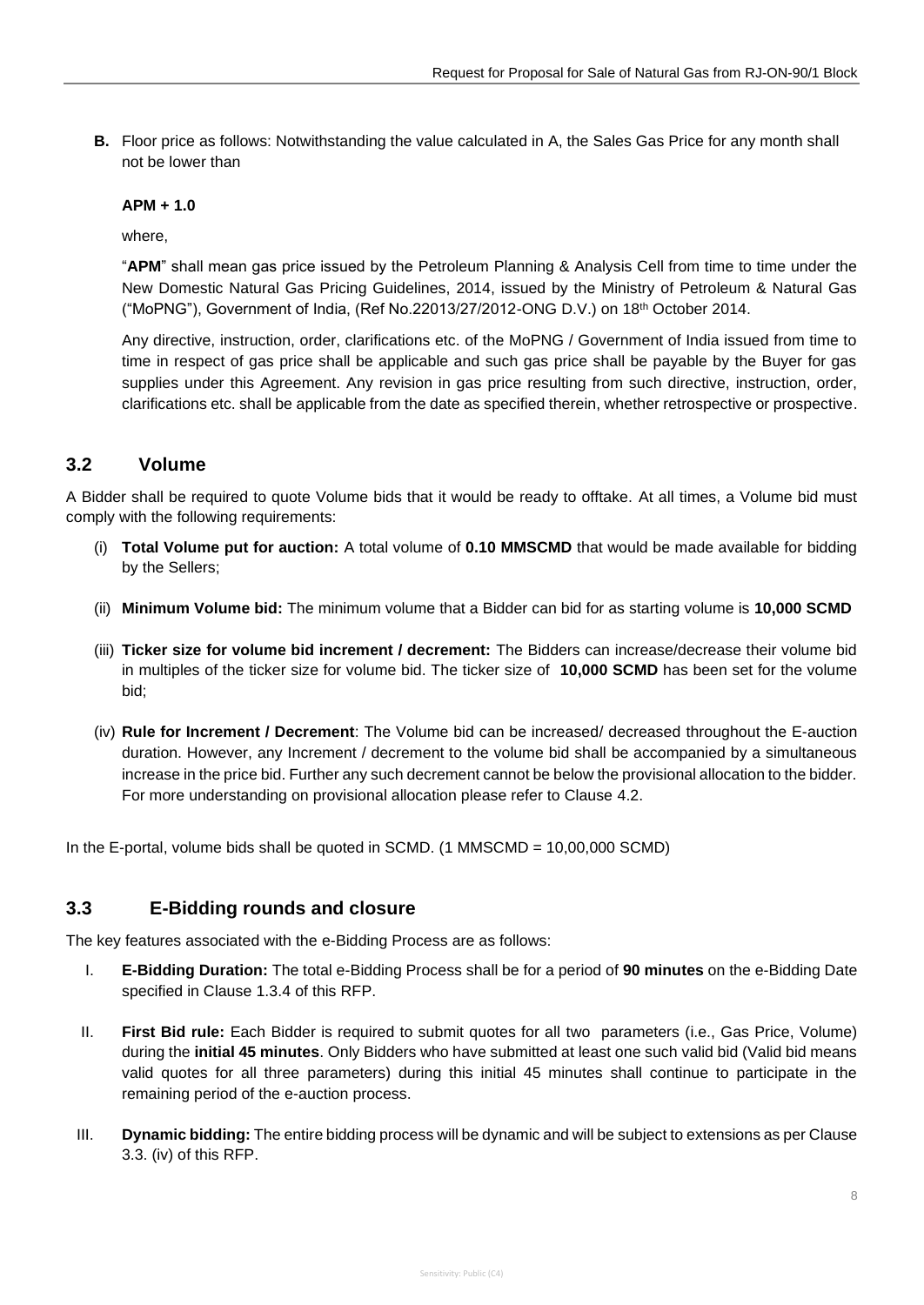- IV. **Extension of Bidding Duration:** If a valid bid is received within the last 5 minutes before the close of the ebidding duration and such bid either alters the provisional allocation determined by the E-portal for any of the Bidder or increases the price bid pursuant to Clause 3.1 of this RFP, there would be an automatic 15-minute extension of the bidding duration. The 15 minutes auto extension will start from the time of the first bid received within the last 5 minutes before the close of the bidding period. There will be unlimited auto extensions. In case the auction does not gets closed within 18:30 hours of a particular day then the auction will get automatically paused and the same will be resumed at 11:30 hours of the next business day. In such a scenario if any bid is received within the last 5 minutes before the 18:30 hours then the auto extension will flow to next business day and the bidders will get full 15 minutes auto extension from 11:30 hours of the next business day.
- V. **Bidding Closure:** The e-Bidding Process ends if:
	- a. no valid bids are received within the first 45 minutes of the e-Bidding process; or
	- b. if the e-Bidding Duration expires with no bid revision in the period specified in Clause 3.3 (iv) of this RFP which alters the Provisional Quantity allocation.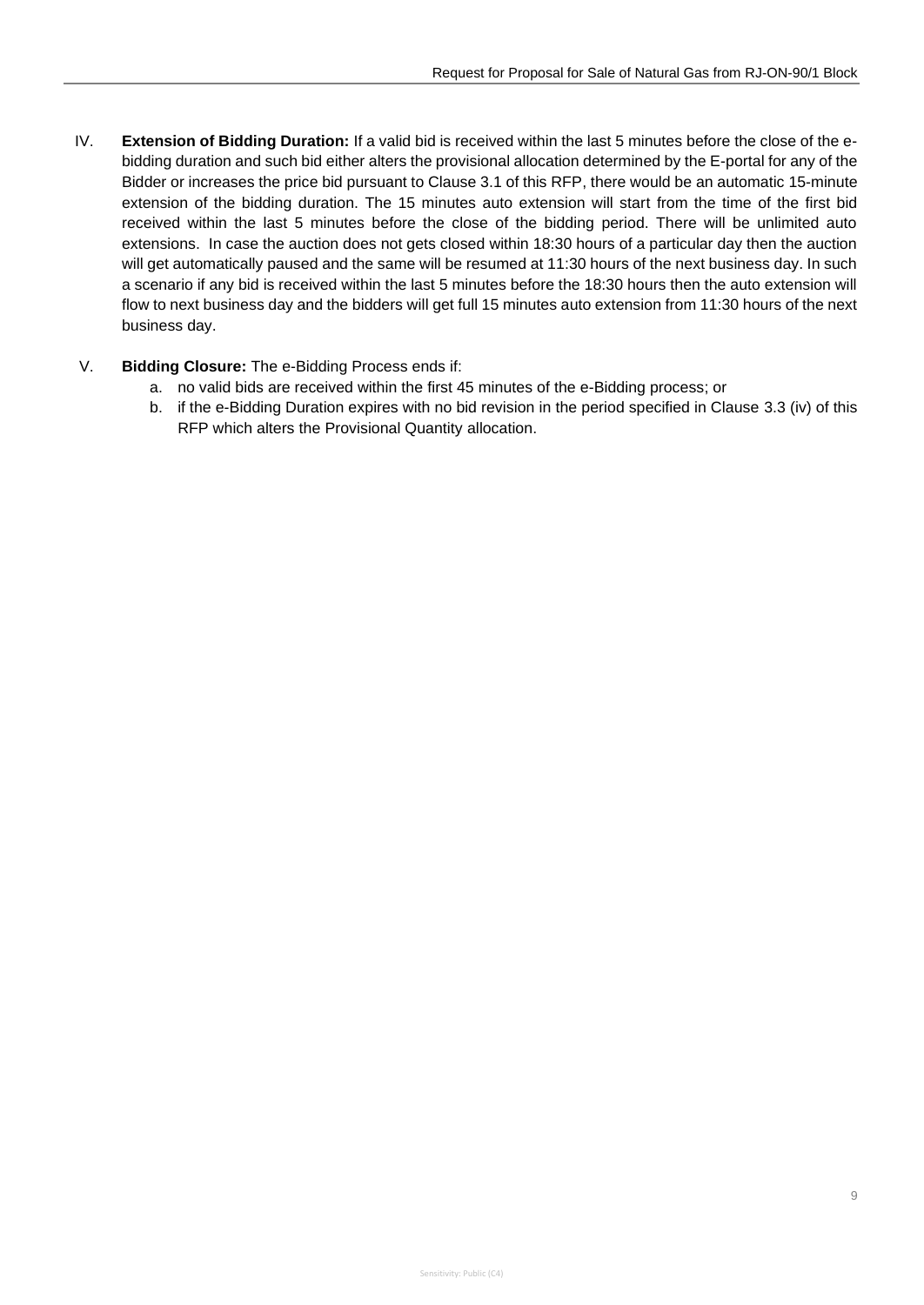# <span id="page-10-0"></span>**4. Evaluation Process and Volume Allocation**

## <span id="page-10-1"></span>**4.1 Technical Evaluation Process**

The e-auction agency shall electronically access the documents submitted by Bidders as specified in Clause 1.3.1 of this RFP. Each Bidder will be evaluated based on the following criteria:

- i. All the responses and declarations required for Technical Evaluation should be complete and should conform to the terms and conditions of the gas supply indicated in the RFP and GSA, duly supported with documents wherever required. In case of incomplete and non-conforming documents, Sellers reserve the right to disqualify such Bidder.
- ii. Bidder as either consumer of gas or as reseller, need to submit documentary proof being certified copy of the Firm's Memorandum of Association (for a registered company), Partnership deed(for partnership firm) or declaration from Proprietor in case of a proprietary firm (as applicable depending on type of firm) detailing the nature of business the firm is engaged in.
- iii. Bidder to submit Standalone Financial statements of past 3 years (Latest audited financial statement should not be older than 12 months from the bid closing/un-priced bid opening date). In case the bidding entity is a newly formed company, it can submit financial statements for the periods for which audit has been concluded or of its parent company subject to an undertaking from the parent company to the effect that it supports the bid and authorizes the bidder to use its financials.

Further, it should be noted that:

- i. To facilitate its evaluation, the e-auction agency may, at its sole discretion, seek clarifications from any Bidder regarding the documents provided. Such clarification(s) shall be provided within the time specified by the eauction agency. Any request for clarification(s) and all clarification(s) in response thereto shall be in writing. In case a Bidder does not provide the clarifications sought by the e-auction agency within the timeframes specified by the e-auction agency, its bid shall be deemed invalid and shall not be evaluated.
- ii. The e-auction agency reserves the right to reject any bid based on the evaluation of the documents. Subsequently, e-auction agency shall have the right not to entertain any request for alteration, modification or substitution of any one or all of the documents with respect to the technical evaluation, provided that eauction agency may, at its sole discretion, allow a Bidder to rectify any infirmities or omissions if doing so does not constitute a material modification of the documents provided initially.
- iii. The e-auction agency reserves the right not to proceed with the technical evaluation at any time without notice or liability to any Bidder and to reject any or all technical bids received without assigning any reasons.
- iv. The Sellers reserve the right to seek additional documents in future which it may deem fit to ascertain Buyer's capability to offtake gas as per the terms of GSA.

## <span id="page-10-2"></span>**4.2 Determination of Provisional Quantity and Final Quantity Allocation**

- **Step 1:** The Gas Price Bid shall be arranged in descending order.
- **Step 2:** The Provisional Quantity shall be determined in as follows: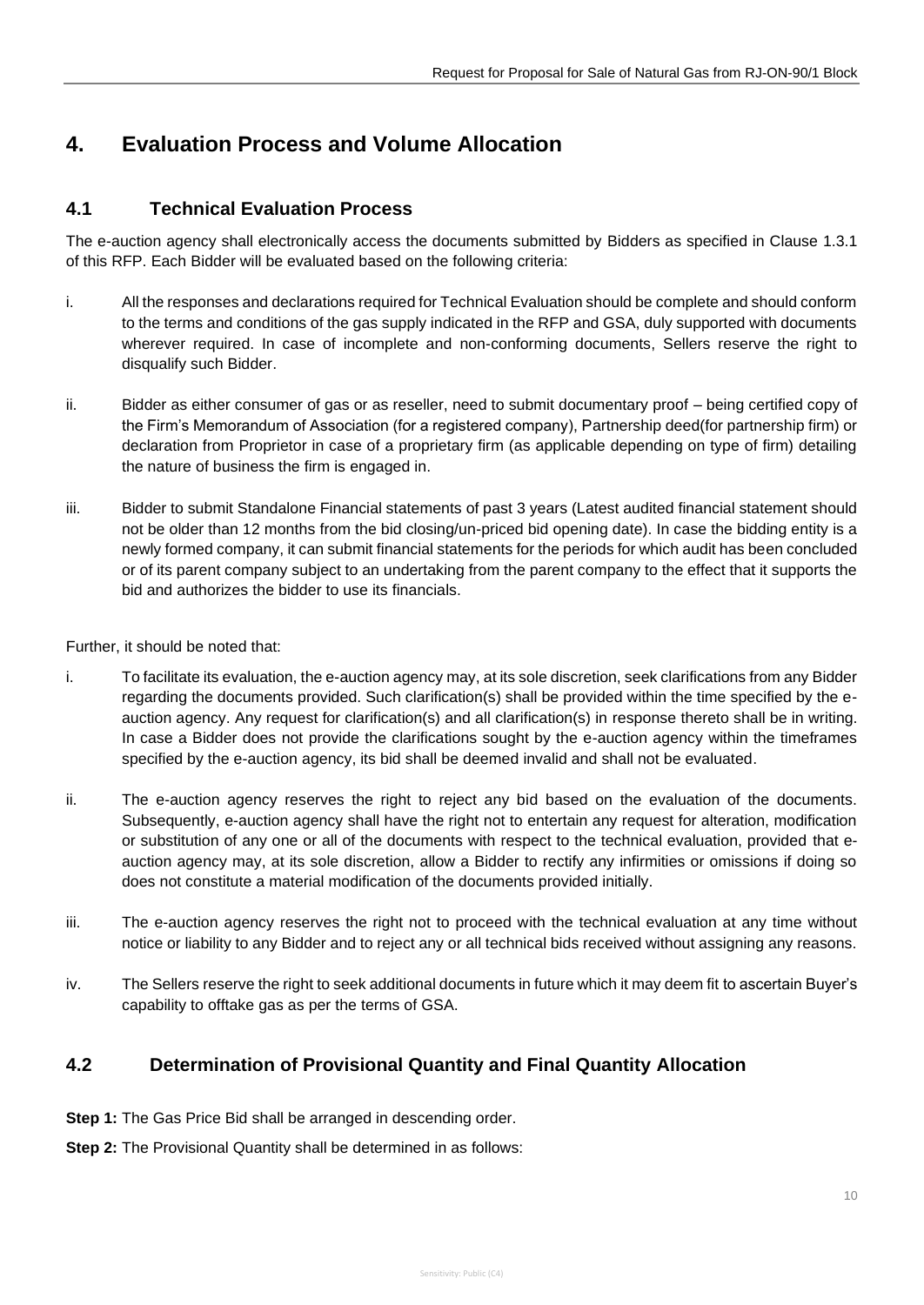- (i) The Provisional Quantity shall be determined for the highest Bidder (for Price Bid) for the full volume which it has quoted, followed by the next highest Bidder (for Price bid) for its quoted volume or remaining available volume, whichever is lower, and so on until the total available volume is fully allocated.
- (ii) If there is a tie in the Gas Price Bid and if the aggregate volume of gas quoted by these Bidders is less than the available gas volume, the Bidders will get volume allocated as per their quoted volume. In case of a tie in both the Gas Price bid, if the aggregate volume of gas quoted in the tied bids is more than the available gas volume, the available gas volume shall be pro-rated amongst the tied Bidders.

**Step 3:** Steps 1 and 2 shall continue throughout the e-Bidding Process and the Provisional Quantity shall continue to be determined by the E-Portal dynamically, until the conditions for the closing of the e-Bidding Process as specified in Clause 3.3.(v) are met.

**Step 4:** Upon the closing of the e-Bidding Process, the Provisional Quantity determined based on the last bids received shall be considered as the Final Quantity for each Bidder.

At the end of the e-bidding process, the e-auction agency will notify all the successful Bidders regarding their respective allocated volume rounded to two (2) decimal places. The agency will share the list of successful Bidder and evaluation report with the Sellers basis which Sellers can proceed with the execution of GSA with successful buyers.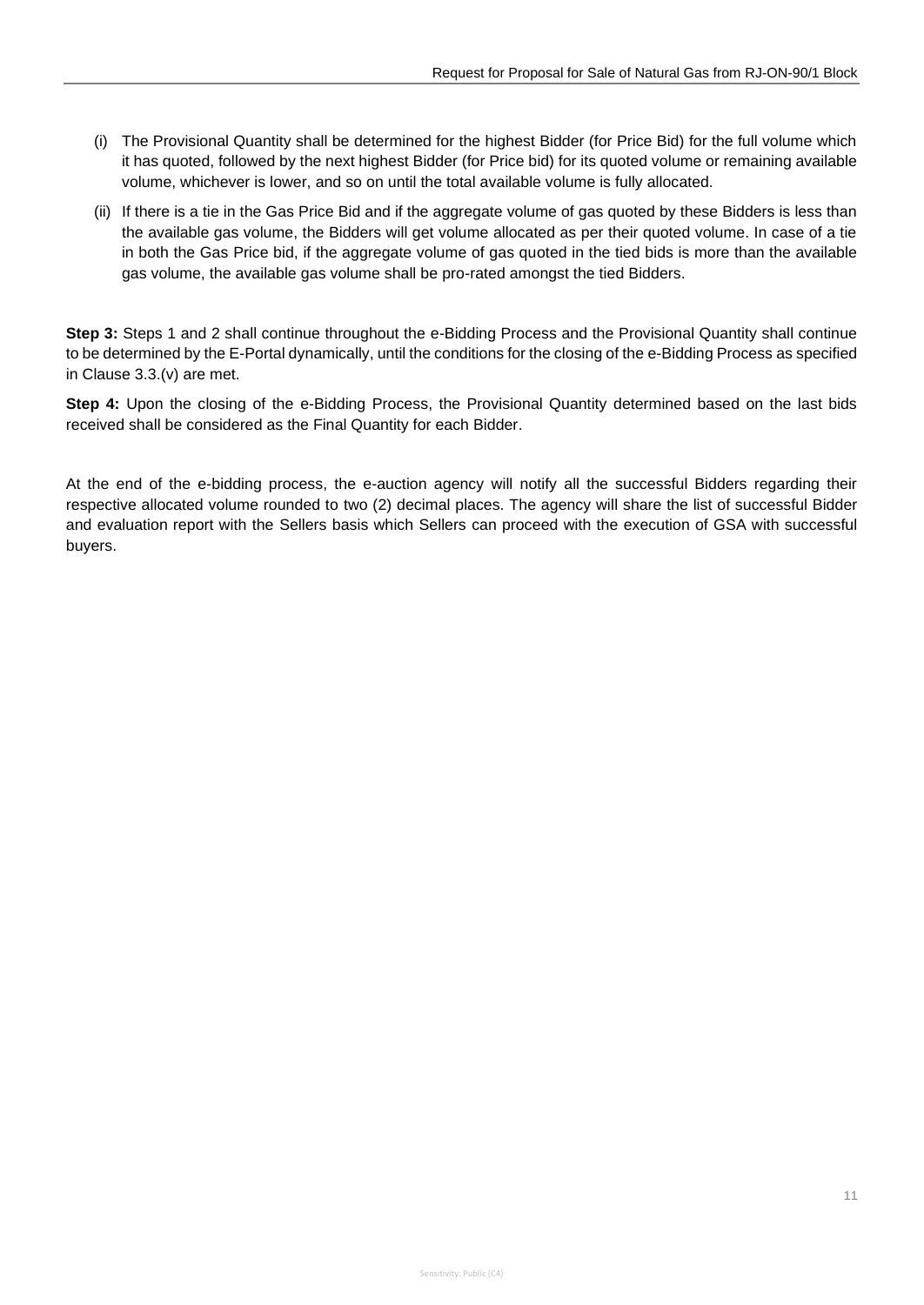# <span id="page-12-0"></span>**5. General Guidelines**

- (i) Bidders are expected to thoroughly understand, evaluate and examine all instructions, forms, requirements, and terms and conditions of the GSA provided in this RFP. Each Bidder is required to submit its bid based on the terms and conditions of this RFP and the GSA, without any deviations or conditionality.
- (ii) Failure to furnish any/all information/documents required under this RFP shall lead to disqualification of the Bidder.
- (iii) Bidders are requested to submit all documents in the formats provided under Section C of this RFP. Bid documents that are not properly filled in, or are damaged, or have any page(s) missing or with incorrect, inaccurate details or generally not complying with the bid conditions shall be disqualified.
- (iv) Each Bidder shall participate in the e-Bidding Process at its own expense and none of the expenses incurred during the participation in e-auction can be claimed from the Sellers, regardless of the outcome of the eauction.
- (v) A bid, once submitted, shall be binding on the Bidder who has submitted such bid. Each Bidder undertakes to offtake the Gas volume allocated (as per Clause 4.2 of this RFP) at the end of the E-auction, at the Gas Price computed based on the bid submission as per Clause 3.1 of this RFP.
- (vi) In addition to the Gas Price, each Bidder acknowledges and agrees that it shall be liable to pay: (a) all taxes, duties and levies on the purchase of gas as per the terms of GSA; and (b) all transportation tariffs and charges and any taxes, duties and levies thereon as applicable to the relevant transporters or any Government entity.
- (vii) The final allocated quantity as per Clause 4.2 of this RFP shall be rounded up to three (3) decimal places.
- (viii) Each Bidder acknowledges and agrees that this Request for Proposal by the Sellers does not constitute any commitment to supply or sell gas. The obligation to supply or sell gas to a Buyer shall become effective only upon the execution of the GSA by all the parties.
- (ix) A company which owns multiple gas consuming facilities (except aggregators or marketers or CGD companies) can participate in the E-Auction by a single registration for all facilities per Clause 1.3.1. of this RFP.
- (x) Any attempt by a Bidder to influence the E-Auction process or other Bidders, bid evaluation or the allocation process shall immediately result in disqualification of its bid.
- (xi) The outcome of E-auction and the allocations made thereafter, based on the criteria and process indicated in Clause 4 of this RFP, shall be final and binding on all Bidders.
- (xii) In case of any conflict between the provisions of this RFP and the GSA, the provisions of the GSA shall prevail.
- (xiii) All the notices, future amendments, if any, to this RFP and the GSA during the E-Auction process shall be published on the e-portal<https://eps.buyjunction.in/gasbidding/>
- (xiv) All the documents to be submitted online or in hard copy through the course of the E-Auction Process shall be duly signed by its Authorized Representative on all pages.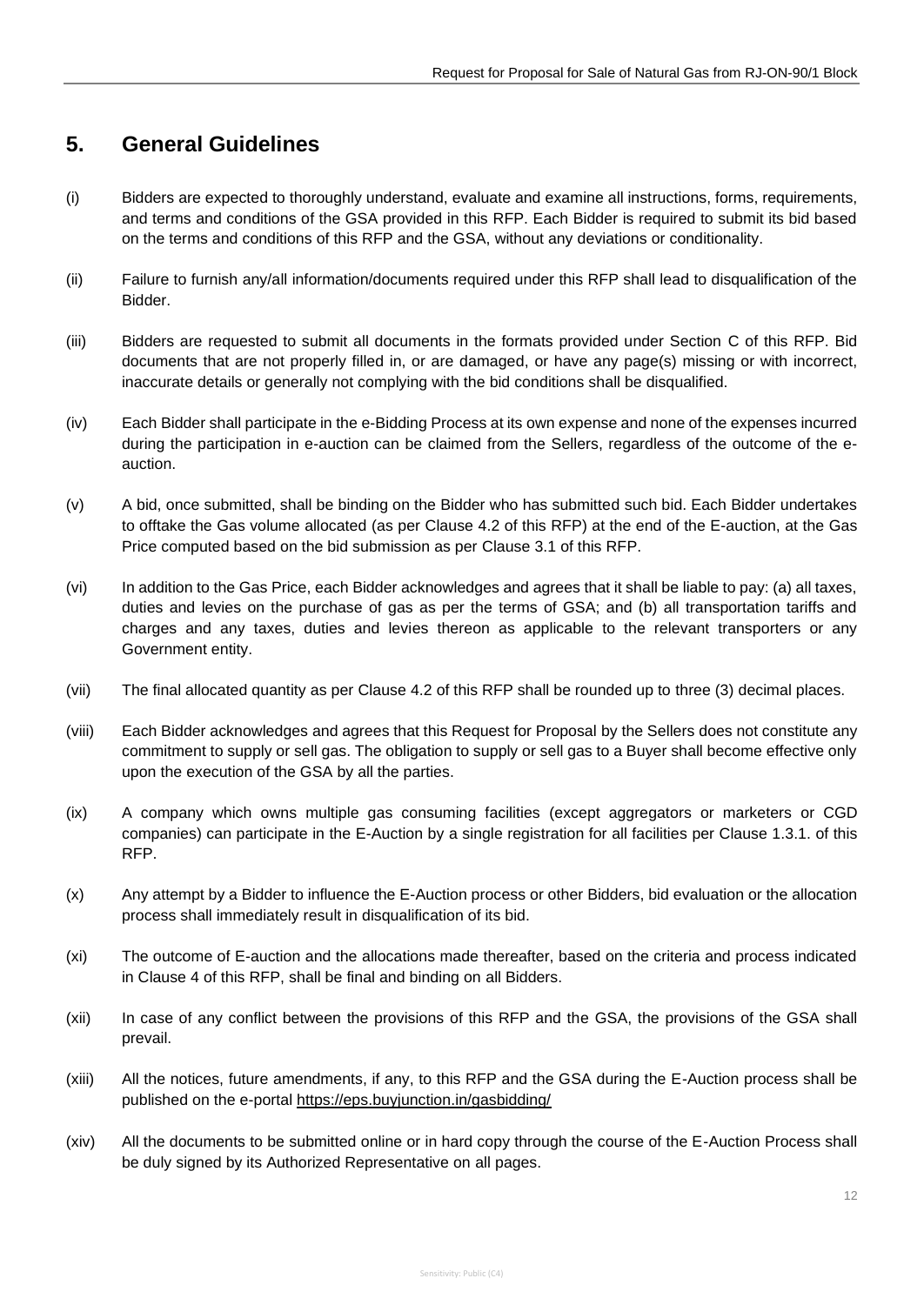- (xv) After the registration, a unique login ID will be created for each bidding entity. It shall be the responsibility of every Bidder to ensure that it bids only through one login ID.
- (xvi) Rights of Sellers:
	- a) The Sellers reserve the right to withhold or withdraw the E-Auction process at any stage or cancel or modify the process or change / modify / amend any or all provisions of this RFP, at any time, without assigning any reason whatsoever by notice to all Bidders.
	- b) The Sellers have sole discretion and reserve the right, without any obligation or liability, to accept or reject any or all of the bids at any stage of the E-auction process.
	- c) The Sellers, at their own discretion, can seek additional documents from Bidders that they may deem required to ascertain the capability of Bidders to offtake gas as per the terms of GSA.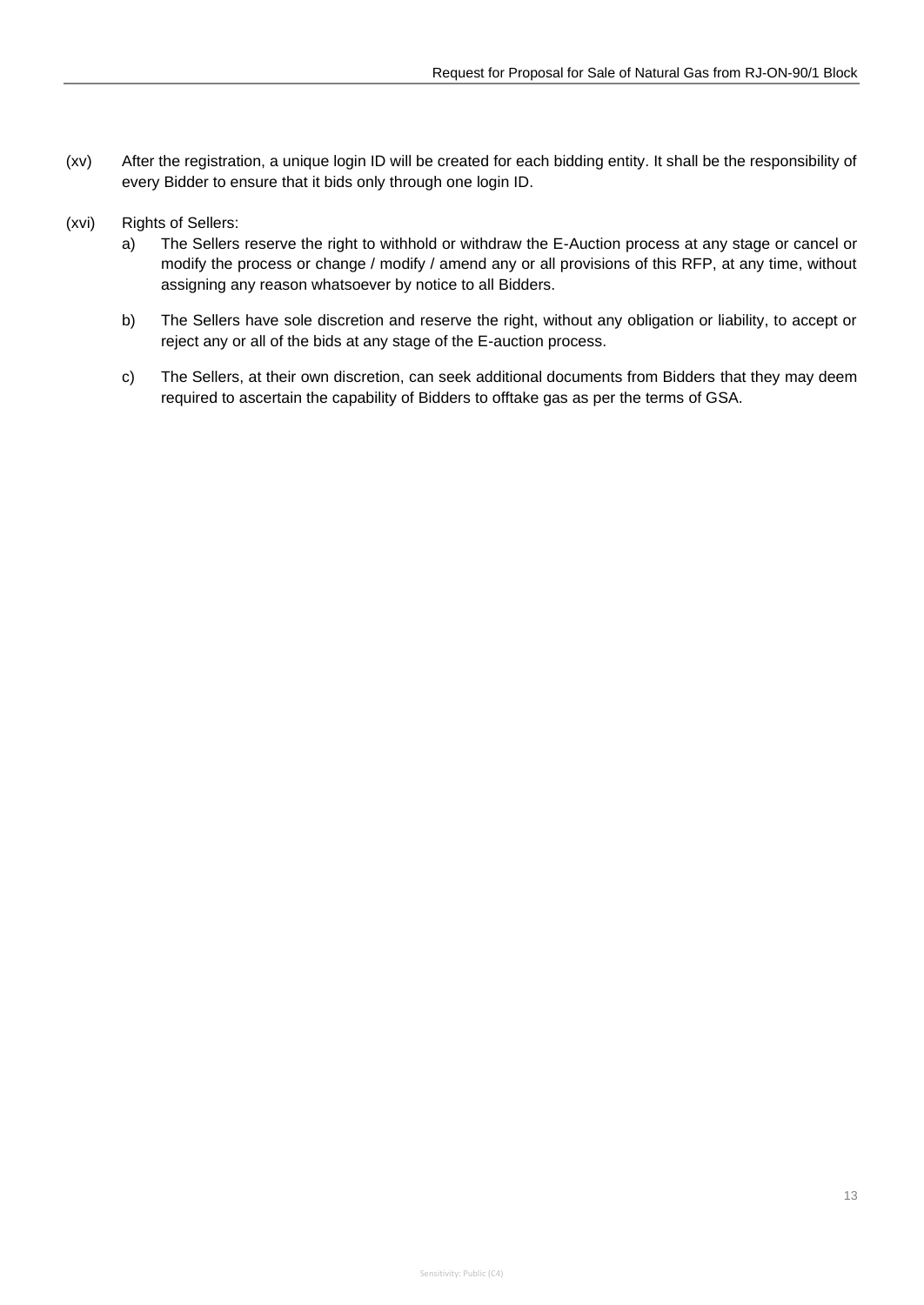## **Section B – E Portal and Information Technology Requirements**

# <span id="page-14-0"></span>**6. IT Requirement**

Bidder should have a laptop or desktop with decent internet connection (10mbps and above).

E-Portal shall be best viewed in Internet Explorer 9.0. If you are using Internet Explorer 10 or above then enable compatibility view available under Tools menu

Due to security vulnerabilities, all users are requested to configure the following changes in Browser (Internet Explorer) & Java console.

(a) Configuration of TLS 1.2 in Internet Explorer.

(b) Installation of Java Runtime Environment 1.8 latest update.

(c) Configuration of TLS 1.2 in Java Control Panel

You may please refer the 'Browser Setup' tab for details.

Feel free to send us an email [\(cairngasbidding@mjunction.in\)](mailto:cairngasbidding@mjunction.in) or call helpdesk (mentioned in the portal) if you face any difficulties in registration and setting up DSC.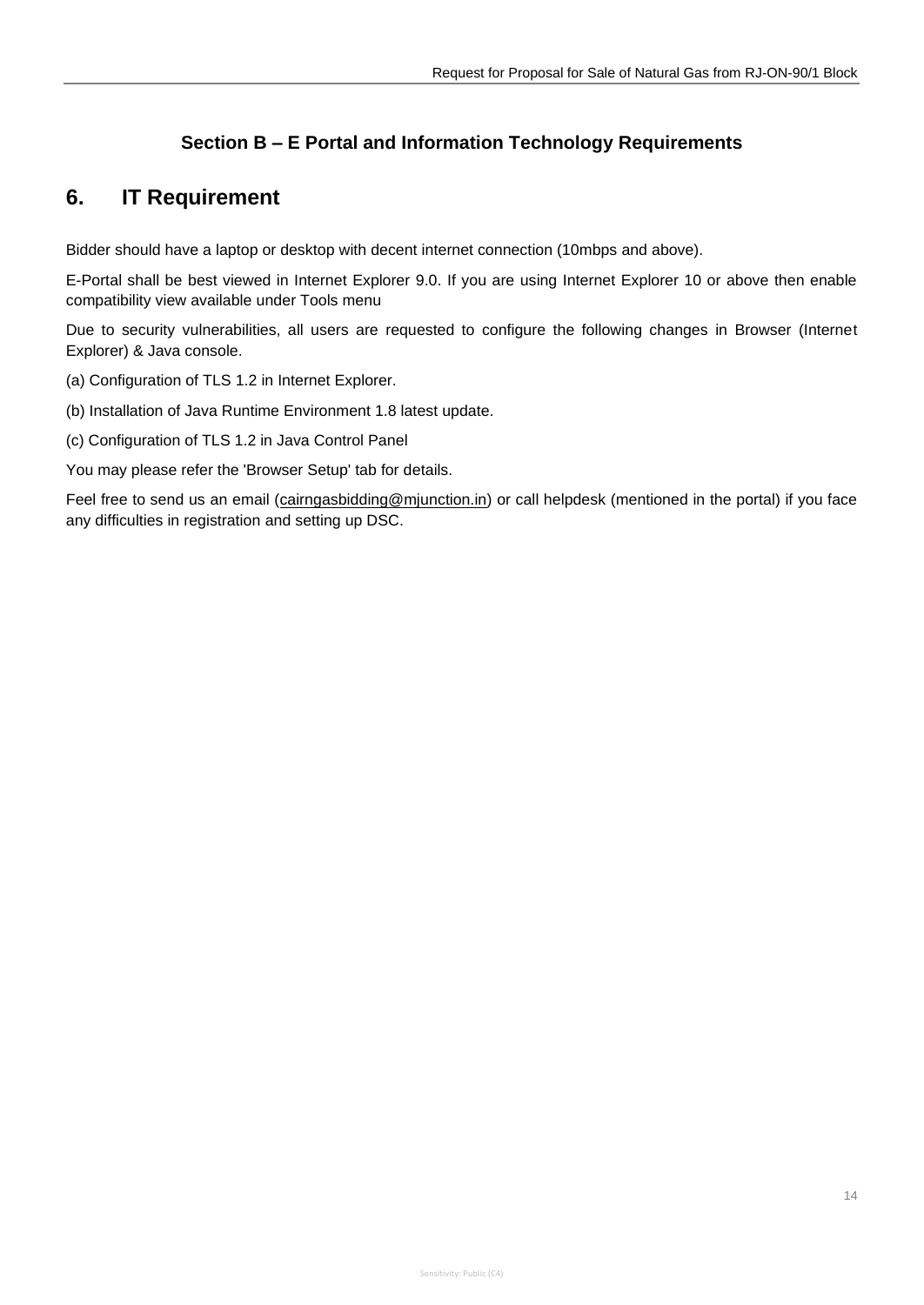# <span id="page-15-0"></span>**7. Bidder's Registration**

Registration manual is available on the E-portal [\(https://eps.buyjunction.in/gasbidding/\)](https://eps.buyjunction.in/gasbidding/) for submission of all technical documents.

Steps for the bidder would be:

- 1. Purchase a class III DSC
- 2. Register in the portal and map your DSC
- 3. System will generate user ID and password and send via email to the registered email ID of the Bidder
- 4. Feel free to send us email [\(cairngasbidding@mjunction.in\)](mailto:cairngasbidding@mjunction.in) or call helpdesk (mentioned in the portal) if you face any difficulties in setup DSC and registration.

| <b>Gas Bidding Portal</b><br><b>Powered By mjunction</b><br>innovating for outcomes                                                                                                                                                                                                                                                                                                                                                                                                                                                                                                                                                                                                                                | v444                                                                                                                                                                                            | Tuesday, February 02, 2021 3:07:09 PM                                                                                                                  |  |
|--------------------------------------------------------------------------------------------------------------------------------------------------------------------------------------------------------------------------------------------------------------------------------------------------------------------------------------------------------------------------------------------------------------------------------------------------------------------------------------------------------------------------------------------------------------------------------------------------------------------------------------------------------------------------------------------------------------------|-------------------------------------------------------------------------------------------------------------------------------------------------------------------------------------------------|--------------------------------------------------------------------------------------------------------------------------------------------------------|--|
| <b>REGISTER</b><br>FAQ<br><b>ABOUT US</b><br><b>BIDDER MANUAL ENGLISH</b><br><b>STOC CERTIFICATE</b><br><b>SIGN IN</b><br><b>BROWSER SETUP</b>                                                                                                                                                                                                                                                                                                                                                                                                                                                                                                                                                                     | <b>JAVA AUTO SETTINGS</b>                                                                                                                                                                       |                                                                                                                                                        |  |
| <b>System Requirements</b><br>This site is best viewed in Internet Explorer 9.0. If you are using Internet Explorer 10 or above then enable compatibility view available under Tools menu<br>mjunction services ltd. doesn't take any fee /charge for Providing Vendor Support, Vendor Training and Vendor Registration.<br>Due to security vulnerabilities, all users are requested to configure the following changes in Browser (Internet Explorer) & Java console.<br>(a) Configuration of TLS 1.2 in Internet Explorer.<br>(b) Installation of Java Runtime Environment 1.8 latest update.<br>(c) Configuration of TLS 1.2 in Java Control Panel<br>You may please refer the 'Browser Setup' tab for details. |                                                                                                                                                                                                 | <b>Sign In</b><br><b>USER CODE</b><br><b>PASSWORD</b><br>ORGANIZATION CAIRN INDIA<br>$\check{ }$<br><b>SUBMIT</b><br><b>Forgot Password? New User?</b> |  |
| <b>Notice</b>                                                                                                                                                                                                                                                                                                                                                                                                                                                                                                                                                                                                                                                                                                      |                                                                                                                                                                                                 | <b>N</b> Help Desk                                                                                                                                     |  |
| <b>New Open Tender has been published for Gas Selling</b><br><b>NEW</b><br>Tender Document Reference Number: [ TO_BE_ADDED_LATER ]<br><b>Tender Documents:</b><br>1) Document 001<br>2) Document 002                                                                                                                                                                                                                                                                                                                                                                                                                                                                                                               | For any queries please feel free to call us on 033-<br>6601-1717 / 033-6603-1747 / 08584008162<br>Timing: [ Monday to Saturday from 9:30 AM to 5:30<br>PM (Except Public/ Scheduled Holidays) ] |                                                                                                                                                        |  |
| 3) Document 003<br><b>Pre-Tender</b><br>Tender                                                                                                                                                                                                                                                                                                                                                                                                                                                                                                                                                                                                                                                                     |                                                                                                                                                                                                 |                                                                                                                                                        |  |
| <b>Open Tenders Approaching End Date</b>                                                                                                                                                                                                                                                                                                                                                                                                                                                                                                                                                                                                                                                                           |                                                                                                                                                                                                 |                                                                                                                                                        |  |
|                                                                                                                                                                                                                                                                                                                                                                                                                                                                                                                                                                                                                                                                                                                    |                                                                                                                                                                                                 |                                                                                                                                                        |  |
| confidential - mjunction services limited                                                                                                                                                                                                                                                                                                                                                                                                                                                                                                                                                                                                                                                                          |                                                                                                                                                                                                 |                                                                                                                                                        |  |

Registration and mapping before the competitive bidding shall be carried out for the qualified bidders post technical evaluation.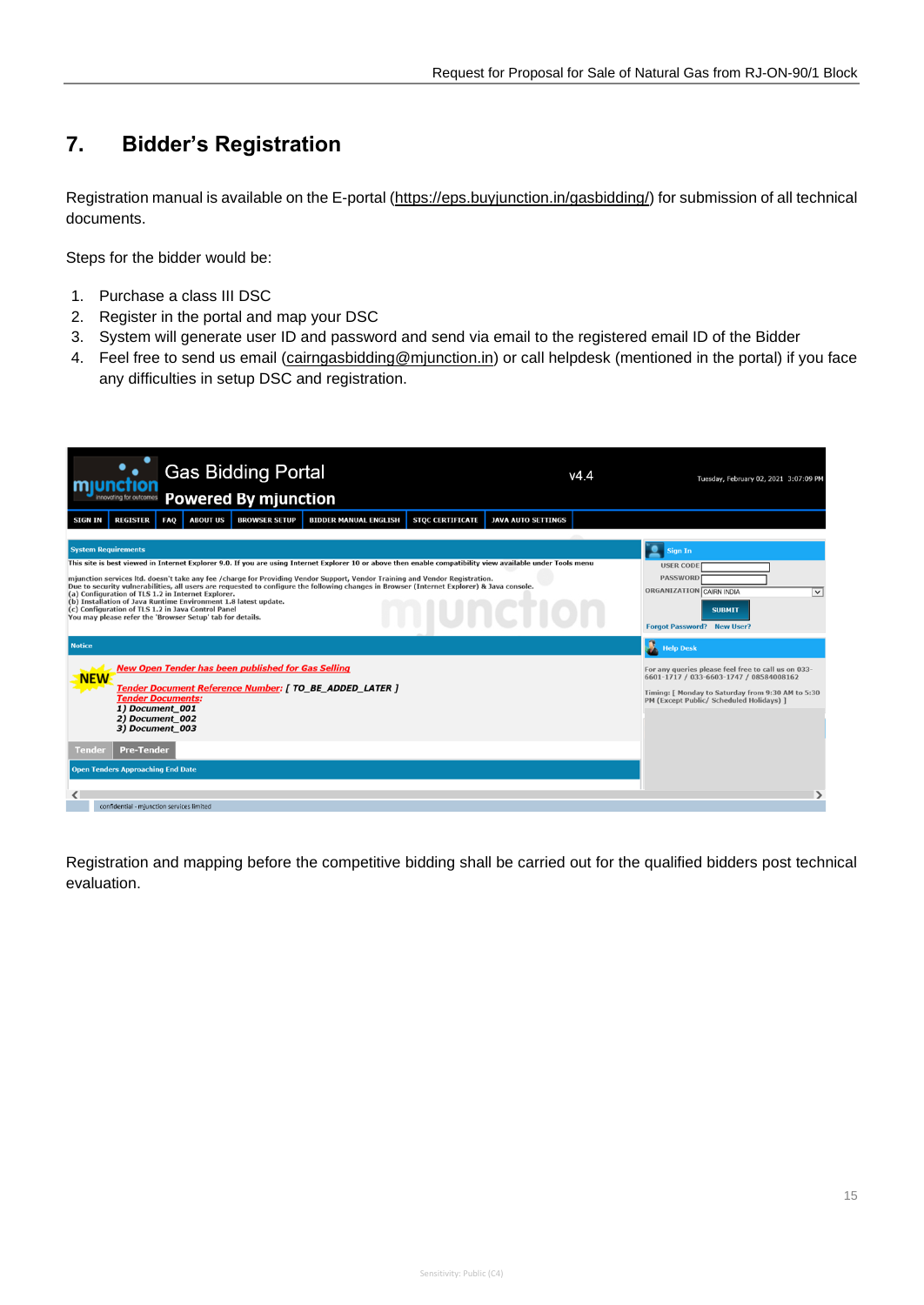# <span id="page-16-0"></span>**8. Bidding Support**

A Bidder who requires any clarifications pertaining to the E-auction Process in general or any technical support during E-auction Process may seek the required assistance at the following contact details:

| <b>Query Type</b>                                                                      | <b>Contact Details</b>                                                                                                                                |
|----------------------------------------------------------------------------------------|-------------------------------------------------------------------------------------------------------------------------------------------------------|
| General clarification regarding bidding process<br>Email: cairngasbidding@mjunction.in | Helpdesk no's: 033-6601-1717 / 033-6603-1747<br>In case of escalation:<br>Level 1: Rinku Ghosh - 85840 08162<br>Level 2: Rehan Firdausi - 83369 25980 |
| <b>Technical support</b><br>Email: cairngasbidding@mjunction.in                        | Helpdesk nos:<br>1. Souvik Ghosh - 91633 48134<br>2. Arijit Paul - 91633 48277<br>3. Amit Banerjee - 91633 48281<br>4. Shamima Shabnam – 91633 48123  |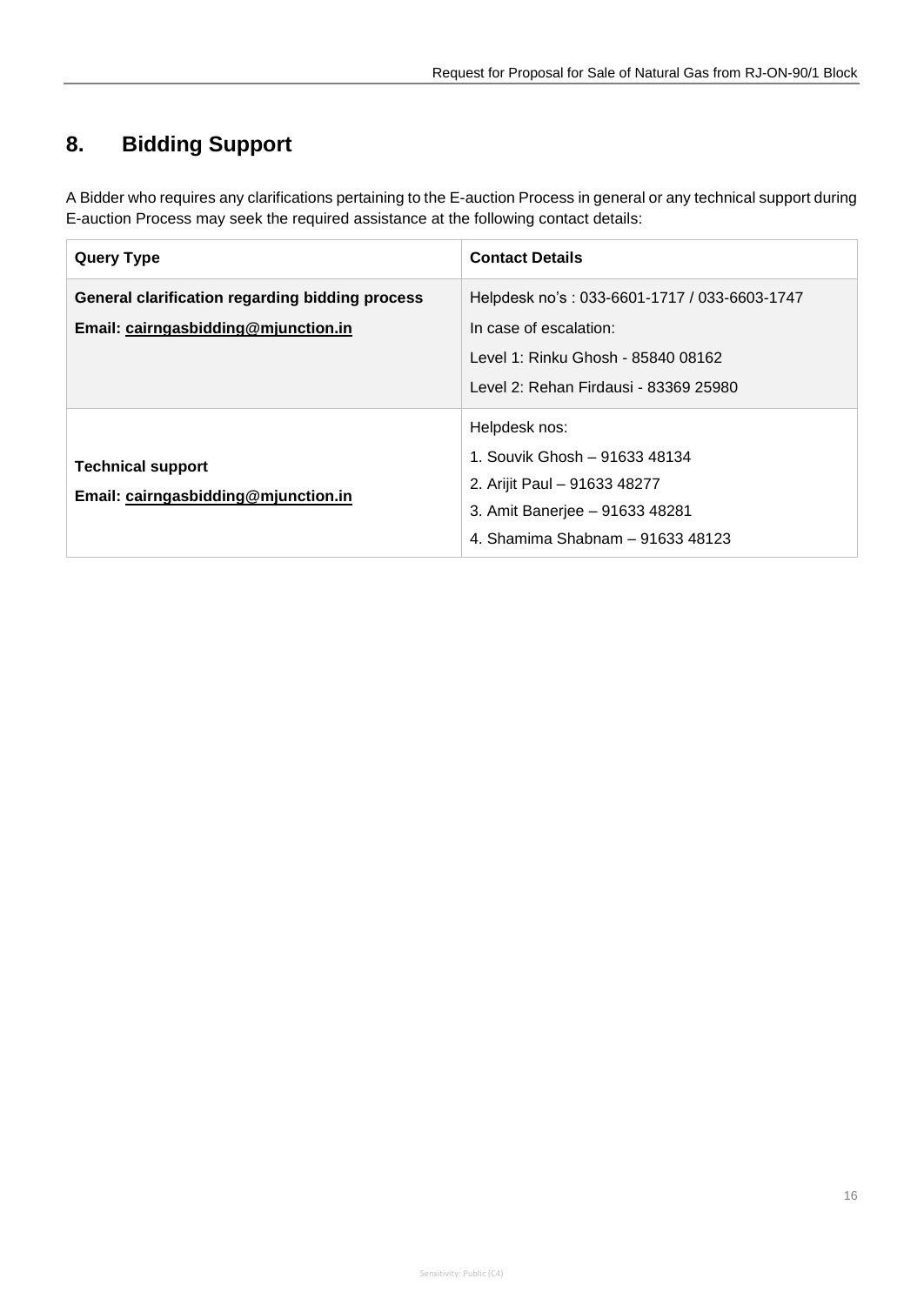## **Section C – Bid Formats**

## **FORM C1**

# **Initial Declaration by the Bidder (Bidder details and Checklist for Bid Submission)**

<On Bidder Company's Letterhead>

To,

Chief Marketing Officer Vedanta Limited (Cairn Oil & Gas), ASF Tower A, 362-363, Jwala Mill Rd, Phase IV, Udyog Vihar, Sector 18, Gurugram – 122016.

## **Subject: Initial Declaration for RFP No. RFP/RJ-ON-90/1/2022/1**

Dear Sir,

We, ……………………………………………. (Customer to specify its exact legal name) having our registered office at …………………………………………………… and our principal place of business at …………………………………………….. do hereby express our interest to participate in the e-auction process for sale and purchase of Natural Gas from **RJ-ON-90/1**Contract Area (RFP No. **RFP/RJ-ON-90/1/2022/1**)

We, hereby, confirm that we seek to participate in this E-Auction in the capacity of ……………………………………. (gas aggregator/ gas end user / CGD).

In line with the requirements of the documents under pre-qualification process, we hereby furnish the following documents:

| SI. No. | <b>Bid documents check list</b>                                                                                                            | Confirmation $(\sqrt{)}$ |
|---------|--------------------------------------------------------------------------------------------------------------------------------------------|--------------------------|
|         | Registration/incorporation certificate for companies, LLPs and Co-<br>operative societies or Partnership Deed in case of partnership firms |                          |
|         | Financial statements of past 3 years (refer clause 1.3.1.4)                                                                                |                          |
|         | PAN and VAT/CST/GST (as applicable) certificate                                                                                            |                          |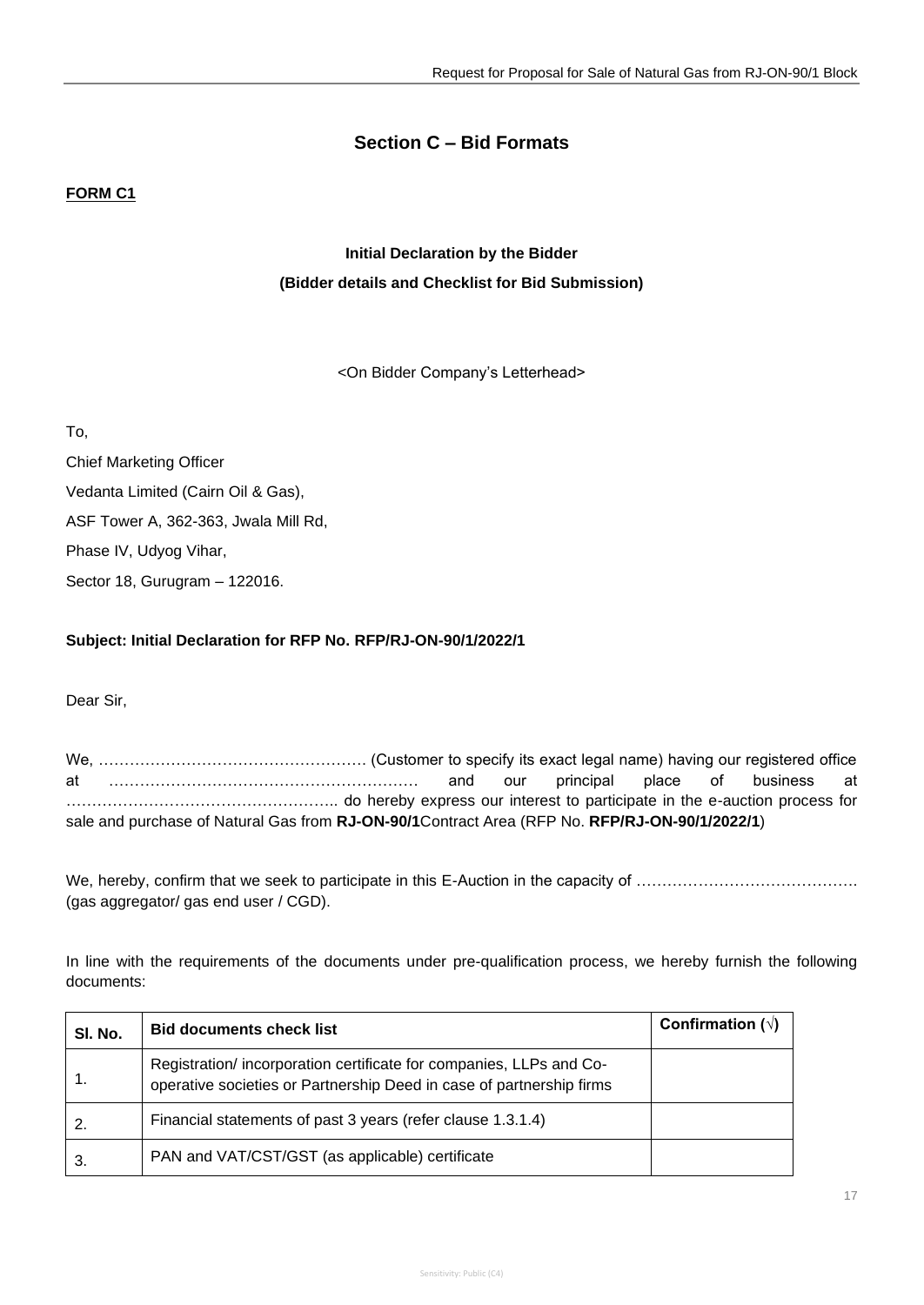| 4.  | FORM C2 or FORM C3 (whichever is applicable)                                                       |  |
|-----|----------------------------------------------------------------------------------------------------|--|
| 5.  | Security Deposit as per FORM C4 (amount as indicated in 1.3.1)                                     |  |
| 6.  | FORM C5, if applicable                                                                             |  |
| 7.  | FORM C6                                                                                            |  |
| 8.  | Power of Attorney / Board Resolution in the name of the authorized<br>representative of the Bidder |  |
| 9.  | Signed GSA & RFP                                                                                   |  |
| 10. | Documents supporting Bidder's appointment as aggregators/ CGD                                      |  |
| 11. | Register of directors, shareholders of the company                                                 |  |

Further, we confirm the following:

| SI. No. | <b>Particulars</b>                                                                                                                                                                                                                                                                                 | Confirmation $(\sqrt{)}$ |
|---------|----------------------------------------------------------------------------------------------------------------------------------------------------------------------------------------------------------------------------------------------------------------------------------------------------|--------------------------|
| 1.      | We hereby confirm that we have read and understood all the terms and<br>conditions of the RFP and GSA.                                                                                                                                                                                             |                          |
| 2.      | We hereby confirm that we have read and understood all the<br>amendments and clarifications issued to RFP and GSA.                                                                                                                                                                                 |                          |
| 3.      | We hereby confirm that we have read and understood the entire E-<br><b>Auction Process and General Guidelines</b>                                                                                                                                                                                  |                          |
| 4.      | We hereby confirm that all the details provided by us in this form, all the<br>declaration forms of this RFP and all the forms submitted online are true<br>to the best of our knowledge. We understand that if any detail is found<br>incorrect at a later stage, our bid may stand disqualified. |                          |
| 5.      | We hereby confirm that we are in compliance with all the requirements<br>of this E-Auction process including all the technical requirements.                                                                                                                                                       |                          |

For, […………………………………….]

Name of the Authorized Signatory:

Designation:

(Company Seal)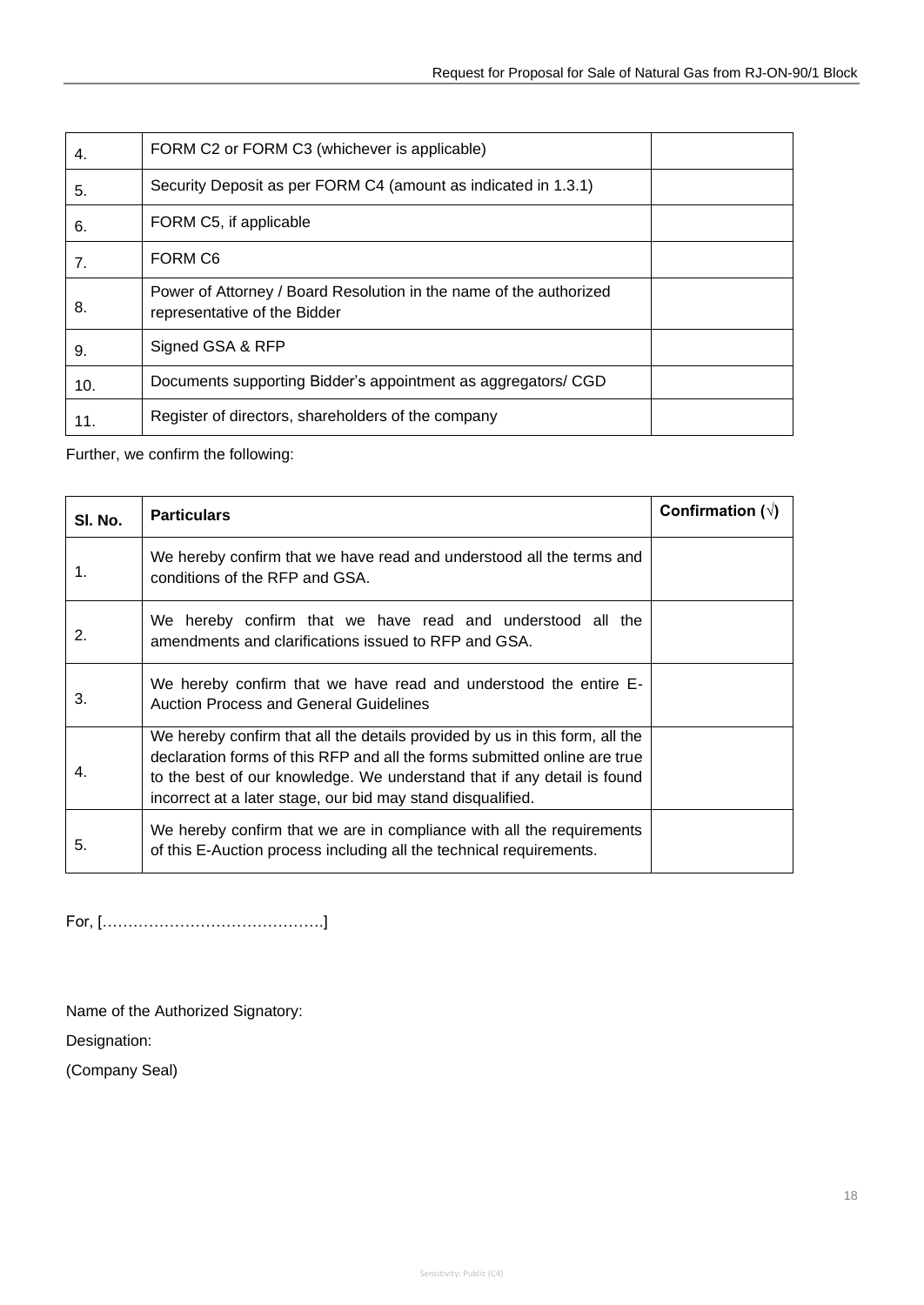## **FORM C2**

# **Declaration by the Bidder Registered as an End User (Facility, Consumption, Infrastructure Connectivity and Commercial Details)**

<On Bidder Company's Letterhead>

To,

Chief Marketing Officer Vedanta Limited (Cairn Oil & Gas), ASF Tower A, 362-363, Jwala Mill Rd, Phase IV, Udyog Vihar, Sector 18, Gurugram – 122016.

## **Subject: Form C2 Declaration for RFP No. RFP/RJ-ON-90/1/2022/1**

Dear Sir,

We, ……………………………………………. (Customer to specify its exact legal name) having our registered office at …………………………………………………… and our principal place of business at …………………………………………….. do hereby confirm the following:

| SI. No. | <b>Particulars</b>                                                                           | Details to be furnished by Bidder |
|---------|----------------------------------------------------------------------------------------------|-----------------------------------|
| 1.      | Name and location of the gas consumption facility<br>(existing / proposed)                   |                                   |
| 2.      | Purpose of gas consumption                                                                   |                                   |
| 3.      | Average gas consumption in FY'21 and FY'22                                                   | <b>MMSCMD</b>                     |
| 4.      | Planned average gas consumption in FY'23                                                     | <b>MMSCMD</b>                     |
| 5.      | Nearest pipeline connected to the consumption<br>facility to offtake gas from Delivery Point |                                   |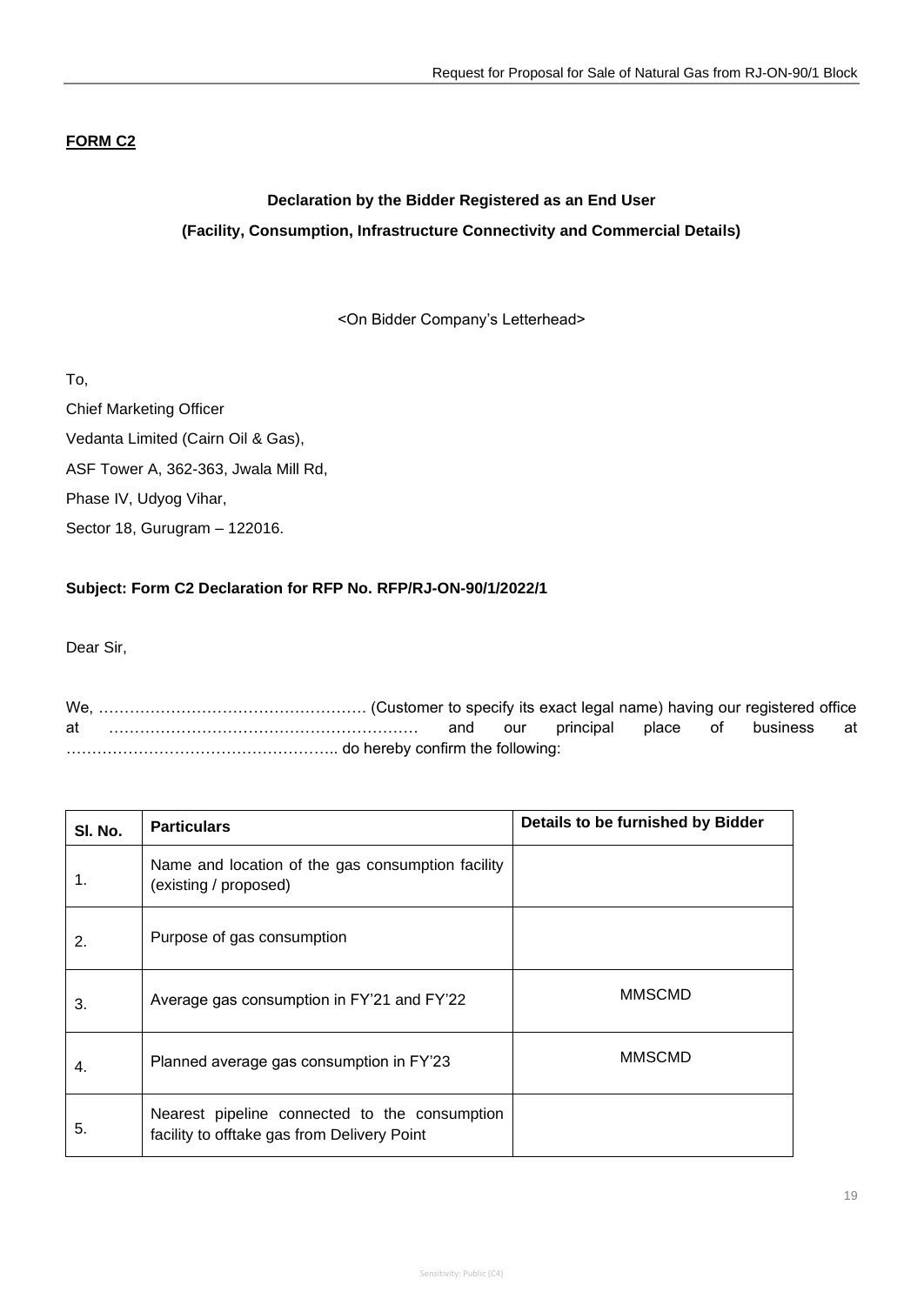For, […………………………………….]

Authorized Signatory Name of the Authorized Signatory: Designation: (Company Seal)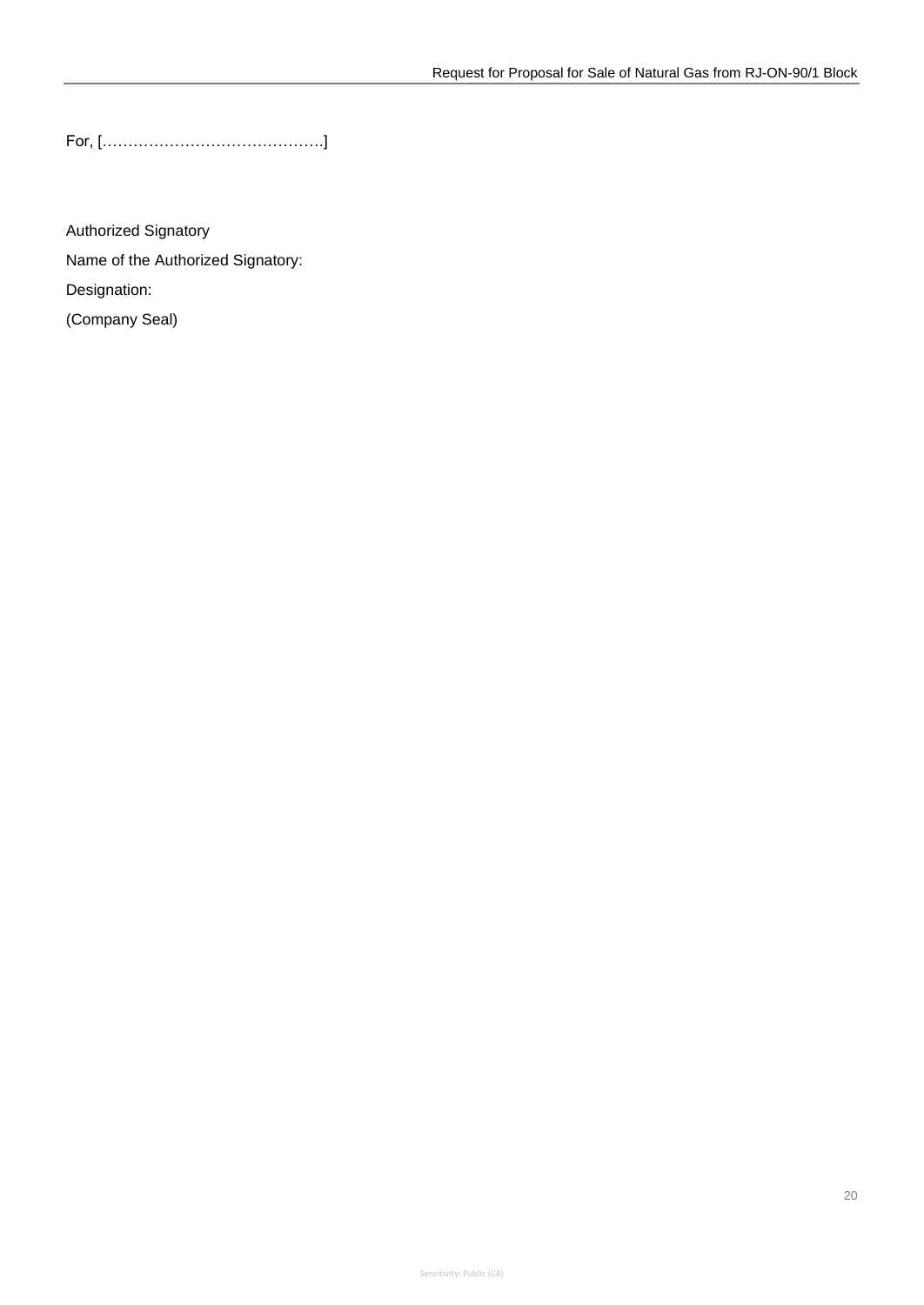### **FORM C3**

## **Declaration by the Bidder Registered as an Aggregator / Marketer / CGD**

## **(Gas Demand Profile, Infrastructure Connectivity and Commercial Details)**

<On Bidder Company's Letterhead>

To,

Chief Marketing Officer

Vedanta Limited (Cairn Oil & Gas),

ASF Tower A, 362-363, Jwala Mill Rd,

Phase IV, Udyog Vihar,

Sector 18, Gurugram – 122016.

#### **Subject: Form C Declaration for RFP No. RFP/RJ-ON-90/1/2022/1**

Dear Sir,

We, ……………………………………………. (Customer to specify its exact legal name) having our registered office at …………………………………………………… and our principal place of business at …………………………………………….. do hereby confirm the following:

| SI. No. | <b>Particulars</b>                                    | Details to be furnished by Bidder |
|---------|-------------------------------------------------------|-----------------------------------|
|         | Average gas marketed in FY'21 and FY'22               | <b>MMSCMD</b>                     |
| 2.      | Average gas planned to be marketed in FY'23           | <b>MMSCMD</b>                     |
| 3.      | Gas consumption sectors                               |                                   |
| -4.     | Pipeline connected to offtake gas from Delivery Point |                                   |

For, […………………………………….]

Authorized Signatory

Name of the Authorized Signatory:

Designation:

(Company Seal)

21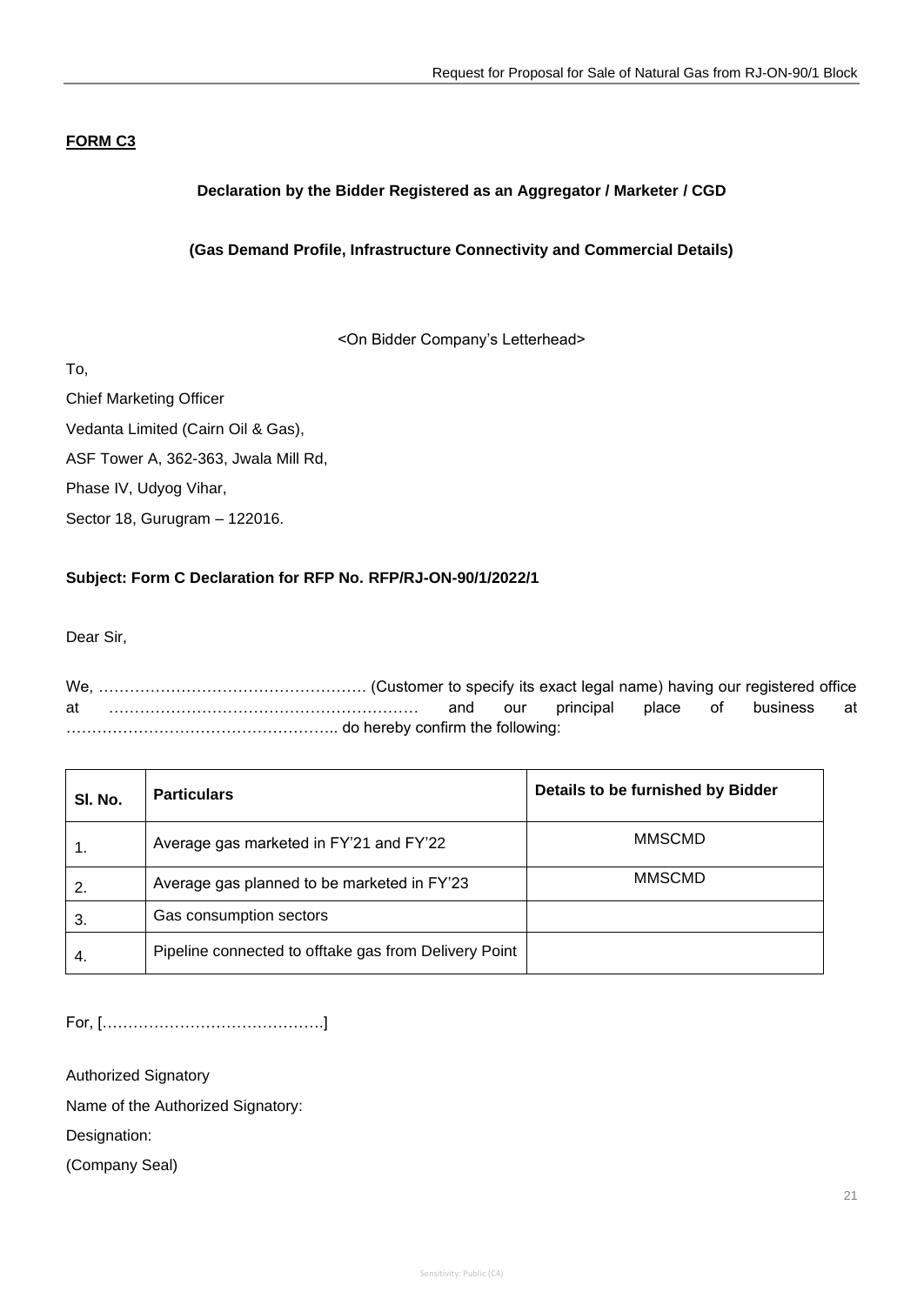## **FORM C4**

#### **Bank Guarantee format for Security Deposit**

No …………………………………………

To,

Vedanta Ltd. ASF Tower A 362-363, Jwala Mill Rd, Phase IV, Udyog Vihar, Sector 18, Gurugram – 122016.

Kind attention: Chief Marketing Officer

Sir,

- 1. In consideration of the offer for natural gas exclusively through e-auction by Vedanta Ltd., a body corporate established under the laws of the India, and having its registered office at 1st Floor, Wing "C", Unit No. 103, Corporate Avenue, Atul Projects, Chakala, Andheri (East), Mumbai – 400 093, India, and its Oil and Gas corporate office at ASF Centre, Tower A, 362-363, Jwala Mill Road Phase IV, Udyog Vihar, Sector 18, Gurgaon 122016 Haryana, India (hereinafter referred to as "Company", which expression shall, unless repugnant to the context or meaning thereof, include all its successors, administrators, executors and assigns) ,.................................................... Name of the Bidder) having its registered office/principal place of business at \_\_\_\_\_\_\_\_\_\_\_\_\_\_\_\_\_\_\_\_\_\_\_\_\_\_\_\_\_\_(address of the Bidder) (hereinafter referred to as the "Bidder" initially and once succeeded in the Bid referred to as "Buyer" which term shall unless excluded or repugnant to the subject or context include its legal representatives, successors and permitted assigns in case of company) being required to furnish Earnest Money Deposit (EMD) **INR 50,00,000 (Fifty lakhs only)** for the purpose of participating in the Bid and the said EMD to be converted to Security Deposit till the submission of performance bank guarantee under the gas sales contract (Contract) as may be entered into between the Company and the Buyer as per the terms of the Request for Proposal **RFP/RJ-ON-90/1/2022/1**.
- 2. We, \_\_\_\_\_\_\_\_\_\_\_\_\_\_\_\_\_\_\_\_\_\_\_\_\_\_, (Name of the bank) registered under the laws of \_\_ having head / registered office at \_\_\_\_\_\_\_ \_\_\_\_\_\_\_\_ \_\_\_\_\_\_\_\_\_ \_\_\_\_\_\_\_\_\_\_ (hereinafter referred to as the "Bank", which expression shall, unless repugnant to the context or meaning thereof, include all its successors, administrators, executors and assigns), do hereby guarantee and undertake to pay to the Company within twenty four (24) hours after receipt by the Bank of a demand complying with the requirements of this bank guarantee on first demand in writing any / all moneys to the extent of **INR 50,00,000 (Fifty lakhs only)** without any demur, reservation, recourse, contest or protest and without any reference to the Bidder/Buyer. Any such demand made by Company on the Bank by serving a written notice, shall be conclusive and binding, without any proof whatsoever, as regards to the amount due and payable, notwithstanding any dispute (s) pending before any court, tribunal, arbitrator or any other authority and / or any other matter or thing whatsoever, as Bank's liability under these presents being absolute and unequivocal. For the purposes of this Clause 2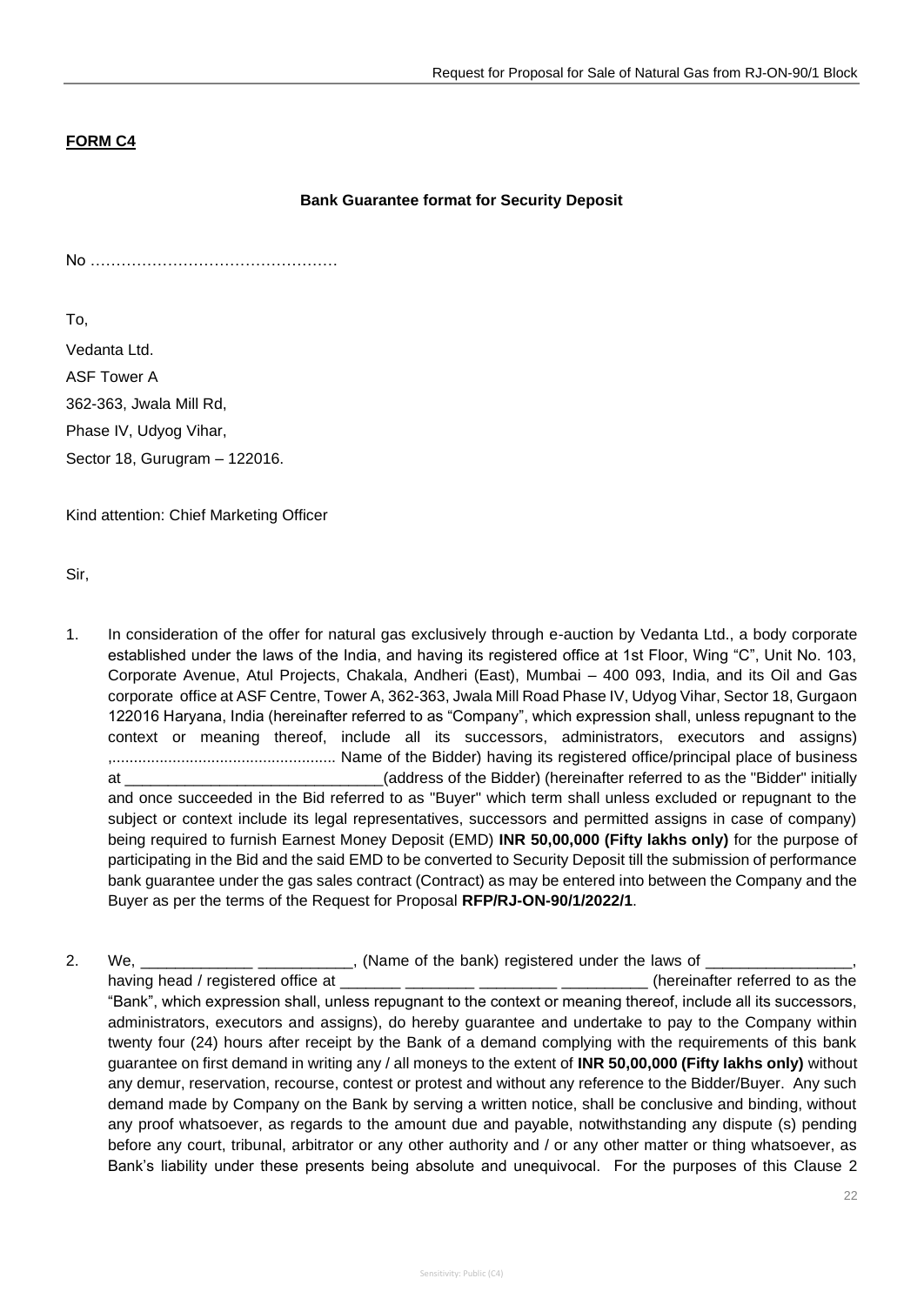"business day" means a day on which commercial banks are open for business in [mention city of the bank branch]. Bank hereby agree and acknowledge that this guarantee is irrevocable and continues to be enforceable until it is fully and finally discharged by Company in writing or June 30, 2022 whichever is earlier. This bank guarantee shall not be determined, discharged or affected by the liquidation, winding up, dissolution or insolvency of the Bidder/Buyer and shall remain valid, binding and operative against the Bank.

- 2. The Bank also agrees that Company at its option shall be entitled to enforce this bank guarantee against the Bank as a principal debtor, in the first instance, without proceeding against the Bidder/Buyer and notwithstanding any security of other guarantee that Company may have in relation to the Bidder's/Buyer's liabilities.
- 3. The Company shall have the fullest liberty without reference to the Bank and without affecting this guarantee to postpone at any time or from time to time the exercise of all or any of its powers and rights under arrangement made with the Bidder/Buyer, and the Bank shall not be released from this guarantee by any arrangement between the Company and the Bidder/Buyer or any alteration thereof made with or without the consent of the Bank or by exercise or non-exercise by the Company of all or any of its powers and rights against the Bidder/Buyer, or any other forbearance, act of omission on the part of the Company or indulgence granted by or on behalf of the Company to the Bidder/Buyer, which under the law relating to surety ship would but for this provision have the effect of releasing the Bank from their obligations under this guarantee.
- 4. The Bank further agrees that the bank guarantee herein contained shall remain in full force till it is validly discharged by the Company or June 30, 2022, whichever is earlier, and all dues of Company under or by virtue of this Contract have been fully paid and all its claims satisfied or discharged or till Company discharges this bank guarantee in writing, whichever is earlier.
- /
- 5. The bank guarantee shall not be discharged by any change in Bank's constitution, constitution of Company or that of the Bidder/Buyer or change in appropriate laws.
- 6. The Bank confirms that this bank guarantee has been issued with observance of appropriate laws of India.
- 7. The Bank also agrees that this bank guarantee shall be governed and construed in accordance with Indian laws and subject to the exclusive jurisdiction of Delhi courts.
- 8. All charges, fees, commission and other costs shall be to the account of the Bidder/Buyer. Failure of the Bidder/Buyer to make such payments shall not in any way affect the bank's obligation under this bank guarantee and Company shall be paid the money due to it under this bank guarantee without any deduction.
- 9. Notwithstanding anything contained hereinabove:
- (i) Bank's liability under this bank guarantee is limited to **INR 50,00,000 (Fifty lakhs only)** and Bank's guarantee shall remain in force until 30<sup>th</sup> June 2022.
- (ii) Any claim under this bank guarantee must be received by Bank within 60 days from the date of expiry of this bank guarantee i.e. 29<sup>th</sup> Aug 2022. If no such claim has been received by us by the said date, the right of Company under this bank guarantee will cease.
- (iii) Any letter from the Company to the Manager of [insert full branch address] branch of the Bank, under the seal of Company shall be deemed to be sufficient and valid demand for payment under this bank guarantee.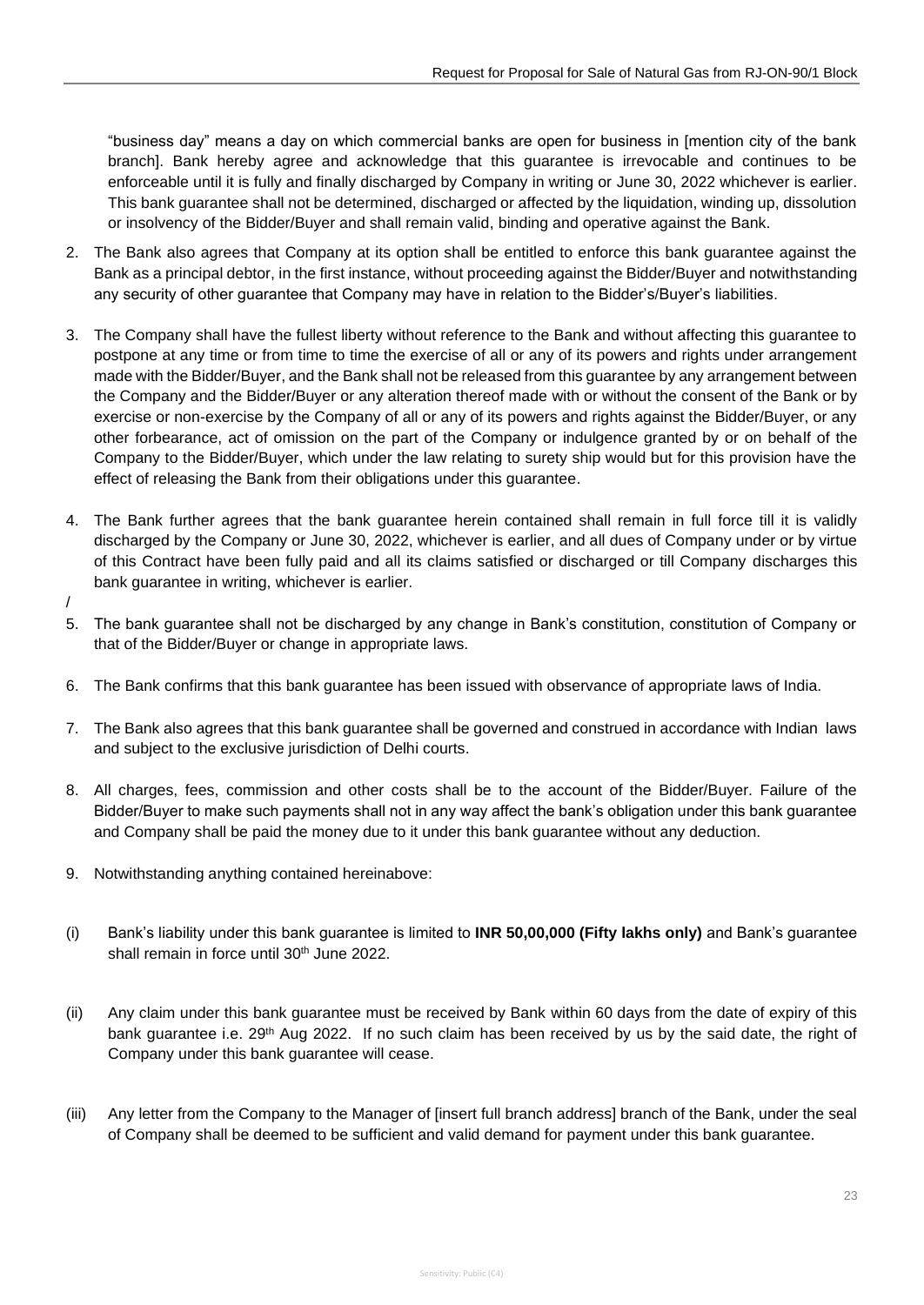(iv) The Bank undertakes not to revoke this bank guarantee before the expiry of this bank guarantee including during extension period, if any.

In witness whereof, the Bank through its authorized officer has set its hand and stamp on this [insert date] day of [insert month], [insert year] at [insert place of execution]

--------------------------------------- ----------------------------------

(Signature) (Signature)

Full name and official address Full name and official address with bank stamp with bank stamp Attorney as per power of Attorney No…………………… Dated …………………….

WITNESS No. 1 WITNESS No. 2

#### **Notes**

1. To be executed as deed.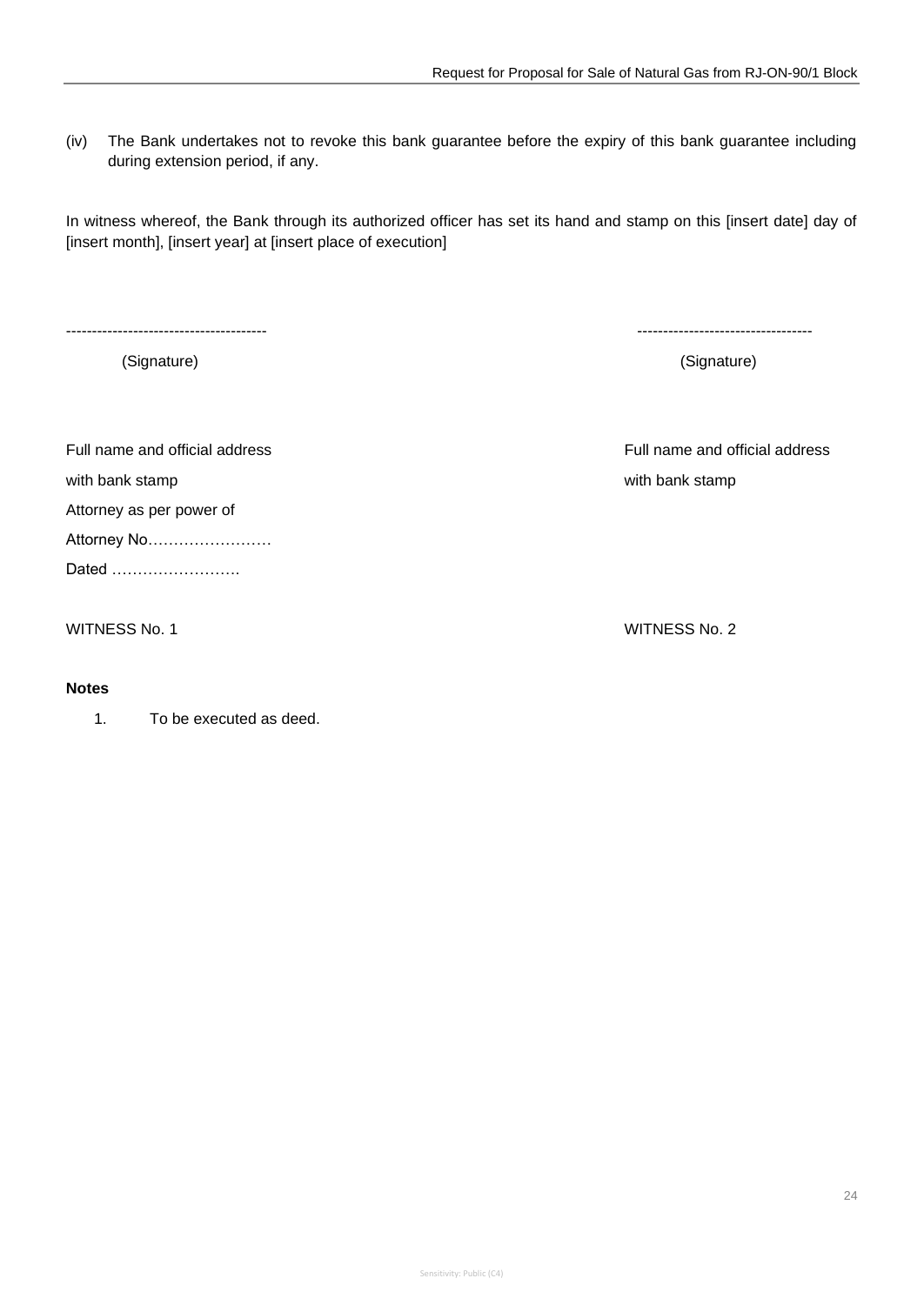## **Details for Copy of SFMS Confirmation**

SFMS FOR BG AUTHENTICITY IS TO BE SENT BY THE ISSUING BANK TO VEDANTA's BANK (Advising Bank of SFMS). VEDANTA's BANK DETAILS ARE MENTIONED BELOW:

BANK: ICICI BANK LTD

IFSC CODE: ICIC0000544 (Trans Trade Centre, Seepz, MIDC, Andheri (E) Mumbai 93),

Notes for Issuing Bank:

- Issuing bank for send BG issuance confirmation through SFMS by message type IFIN 760COV or IFIN 767COV (Amendment)
- In Field 7037 issuing bank to ensure mentioning "**CINDIAOILANDGAS**" (Vedanta- Cairn Oil & Gas business unique identifier with ICICI bank to further advise the message)



#### **List of acceptable Banks for issuance for Bank Guarantee**

| <b>PSU Banks</b>            | <b>Private Banks</b>        | <b>Foreign Banks</b>                          |
|-----------------------------|-----------------------------|-----------------------------------------------|
| Bank Of Baroda              | Axis Bank Ltd.              | Societe Generale                              |
| Bank Of India               | Federal Bank Ltd.           | <b>Standard Chartered Bank</b>                |
| Bank of Maharashtra         | <b>HDFC Bank Ltd.</b>       | Barclays Bank Plc.                            |
| Canara Bank                 | <b>ICICI Bank Ltd.</b>      | <b>BNP Paribas</b>                            |
| Central Bank Of India       | <b>IDFC First Bank Ltd.</b> | Citibank N.A.                                 |
| Indian Bank                 | <b>IDBI Bank Ltd.</b>       | Credit Agricole Corporate and Investment Bank |
| Indian Overseas Bank        | IndusInd Bank Ltd.          | Deutsche Bank                                 |
| <b>Punjab National Bank</b> | Kotak Mahindra Bank Ltd.    | DBS Bank Ltd.                                 |
| Punjab & Sind Bank          | Yes Bank Ltd.               | <b>HSBC Bank PLC</b>                          |
| State Bank Of India         |                             |                                               |
| <b>UCO Bank</b>             |                             |                                               |
| Union Bank Of India         |                             |                                               |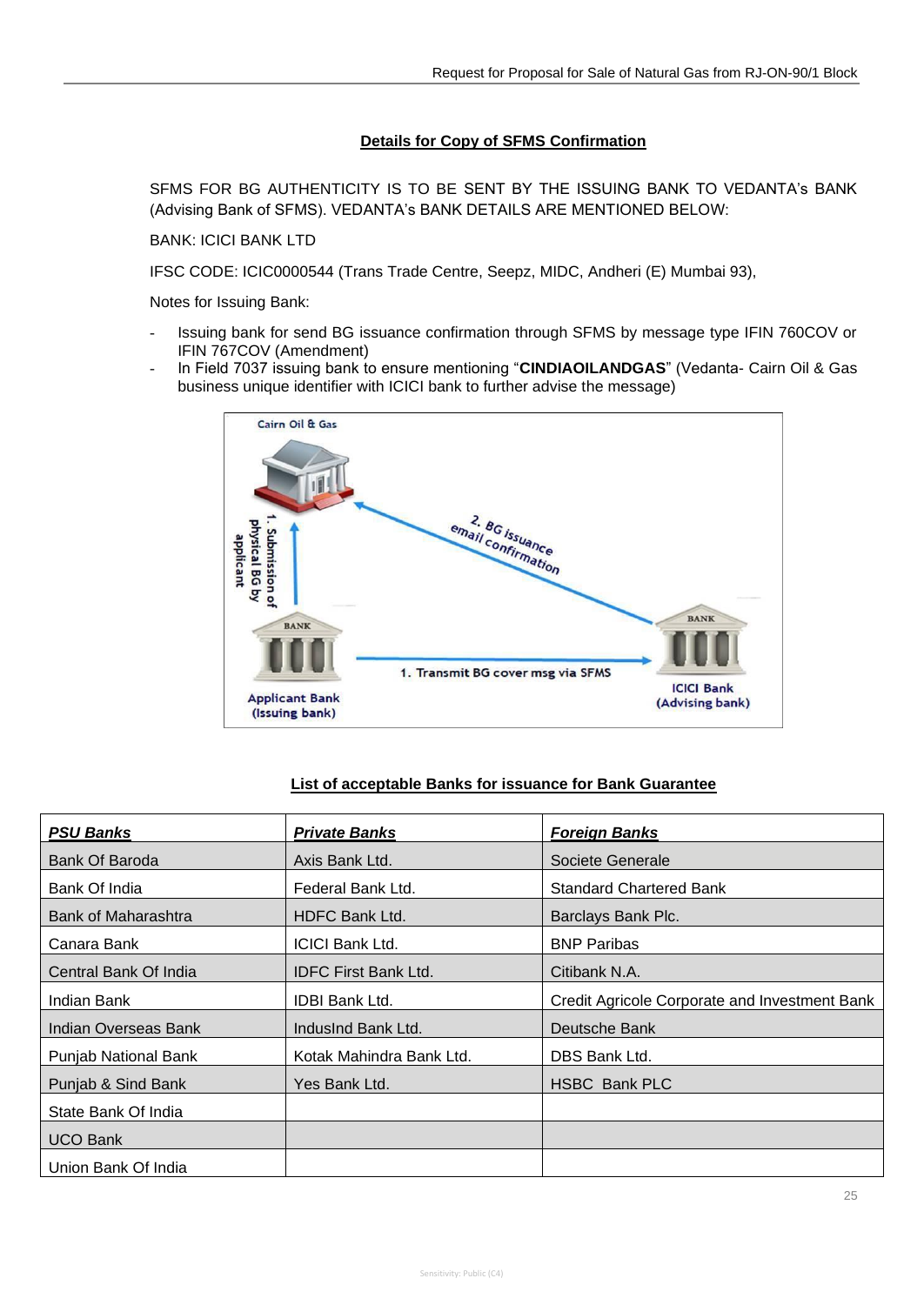## **FORM C5**

## **Format for Declaration of aggregate gas requirement of more than 50000 SCMD (only for end users)**

<On Bidder Company's Letterhead>

To, Chief Marketing Officer Vedanta Limited (Cairn Oil & Gas), ASF Tower A, 362-363, Jwala Mill Rd, Phase IV, Udyog Vihar, Sector 18, Gurugram – 122016.

## **Subject: Declaration for total gas requirement of more than 50000 SCMD.**

Dear Sir,

We \_\_\_\_\_\_\_\_\_\_\_\_\_\_\_\_\_\_\_\_\_\_\_ (the Bidder), having our registered office at \_\_\_\_\_\_\_\_\_\_\_\_\_\_\_\_\_\_\_\_\_\_\_\_\_\_\_\_\_\_\_ and plant as declared in Form C2 of the RFP, hereby declare that our total gas requirement at each of these plants is more than 50,000 SCMD and we are not mandated to consume gas from CGD network.

For, […………………………………….]

Authorized Signatory Name of the Authorized Signatory: Designation:

(Company Seal)